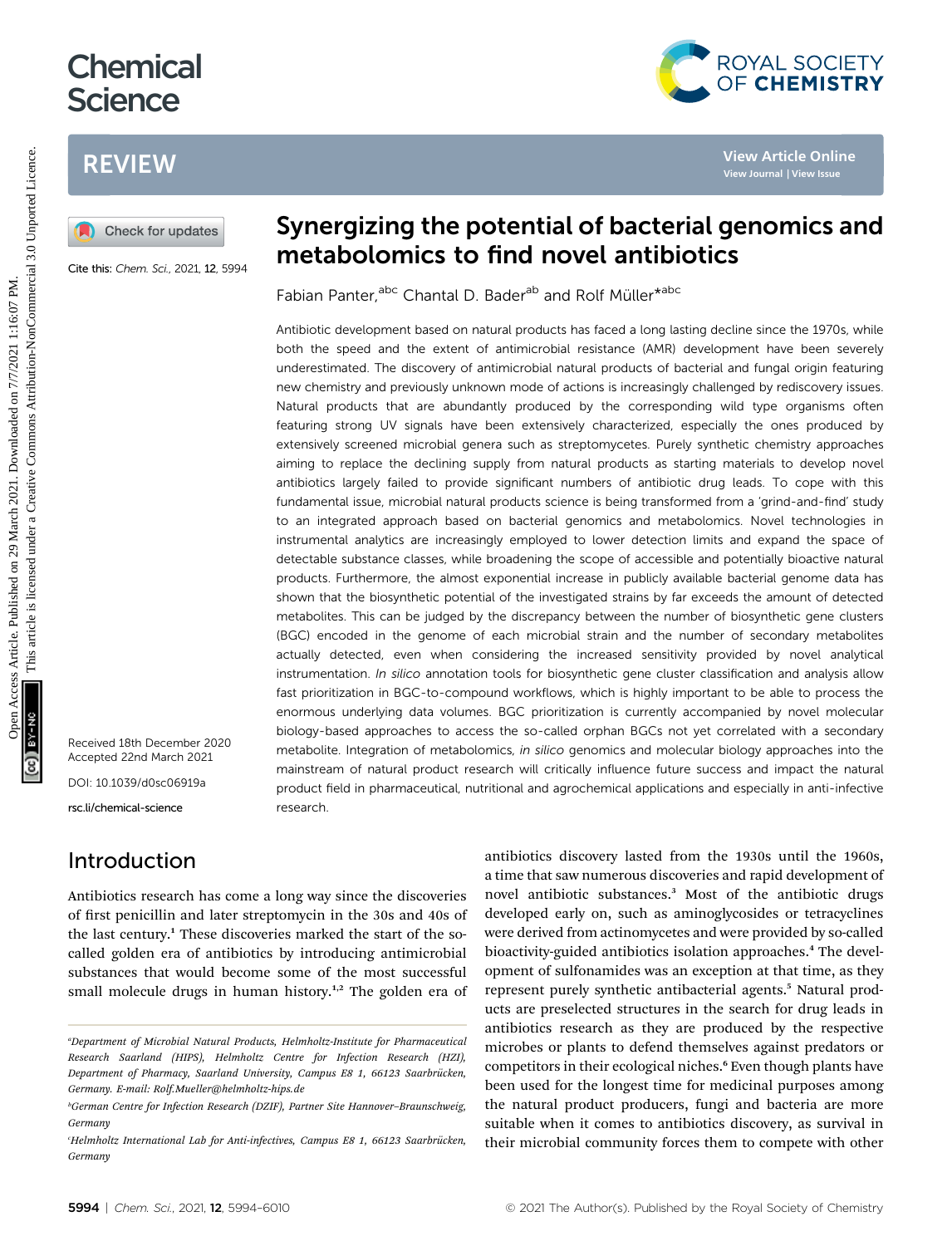microbes and defence against higher developed animals is assumed less important.<sup>7</sup>

Not long after the antibiotic discovery boom, the general sentiment that bacterial infections are generally under control emerged among both natural product scientists as well as pharmacists and clinicians (see Fig. 1). Infectious diseases were no longer considered to rank among the biggest health risks to humans, which inevitably led to shifting priorities towards other topics such as anti-cancer research.8,9 However, bacterial and fungal pathogens adapted much more quickly than predicted to the more and more widespread use of antibiotics by developing and sharing antibiotic resistance genes, which is why infectious diseases are seen as one of the major global health threats again.<sup>10</sup>

To date, most infectious diseases caused by bacteria remain controllable due to semisynthetic improvement of clinically used antibiotics derived from natural products in several iterations.12,13 Many antibiotic classes, especially the ones discovered early on during the golden age of antibiotics have already reached the  $5<sup>th</sup>$  generation of synthetic derivatives, limiting further chemical modifications.<sup>13</sup> The increasing number of antibiotics resistance adaptation cycles followed by semisynthetic optimization aimed at breaking this pathogen resistance development leaves many well-known antibiotics without much room for synthetic improvement. There have been significant efforts to tackle this challenge with de novo synthesized small molecules based on the molecular understanding of bacterial growth and metabolism in the pharmaceutical industry, but the antibiotic drug lead output did not warrant the investment costs.<sup>14</sup> Therefore, the combination of scientific difficulties associated with antibiotic discovery and development, as well as a number of economic challenges related to

antibiotics marketing, led to most big pharmaceutical companies leaving this research field.<sup>15</sup>

Natural product based antibiotics research has met additional challenges, as antibiotic drug leads, produced by wellknown strains in high yields, as well as those that feature strong mass spectrometry (MS) or ultra-violet (UV) spectroscopy signals, commonly referred to as the 'low hanging fruits' of antibiotics research, have predominantly been discovered and characterized. Thus, current research has to refocus on isolation, cultivation and analysis of lesser-investigated bacterial and fungal species, as these have higher chances of producing novel natural products.<sup>16</sup> For such bacterial strains, it is thought that the majority of the produced natural products are not described yet. Since the golden age of antibiotics, many new microbial strains as potential producers of novel secondary metabolites have been isolated, which greatly expands the taxonomical diversity available in the laboratory. Furthermore, most of the already investigated strains have only been used to isolate a single natural product class. However, according to in silico predictions almost all of them are capable of producing many more than just single natural products classes, leaving a huge chemical space still untapped.<sup>17</sup> Furthermore, metagenomics analyses suggest that the majority of microorganisms have not been cultivated in laboratory environments yet.<sup>18</sup> Additionally, there is a strong need to implement improved analytics systems or a wider variety of different detection techniques to explore the metabolites that are difficult to detect.<sup>19</sup> That way, metabolites displaying irregular polarity or ionization properties can be accessed as well as metabolites produced in low amounts. The ability of the natural products discovery field to adapt to this new situation and extract value out of what is commonly referred to as the 'hidden metabolome' of bacteria Review Common and defence agains lighter developed animals is antibiatics marketing feat common and assume and assume the common and assume the common common and a state is common common and a march 2021. Some the common c



Fig. 1 Overview about the discovery of novel antibiotics during the golden age of antibiotics discovery and the subsequent innovation gap adapted from Silver L. (blue).<sup>11</sup> Overview about key milestones in the development (not commercialization) of mass spectrometry instrumentation (black) and genome sequencing technology (red) as well as reasonable timeframes for the availability of LC-MS and genome sequencing technology in natural products laboratories. Sequencing milestone abbreviations are next generation sequencing (NGS) or illumina technology and single molecule real time (SMRT) sequencing or PacBio technology.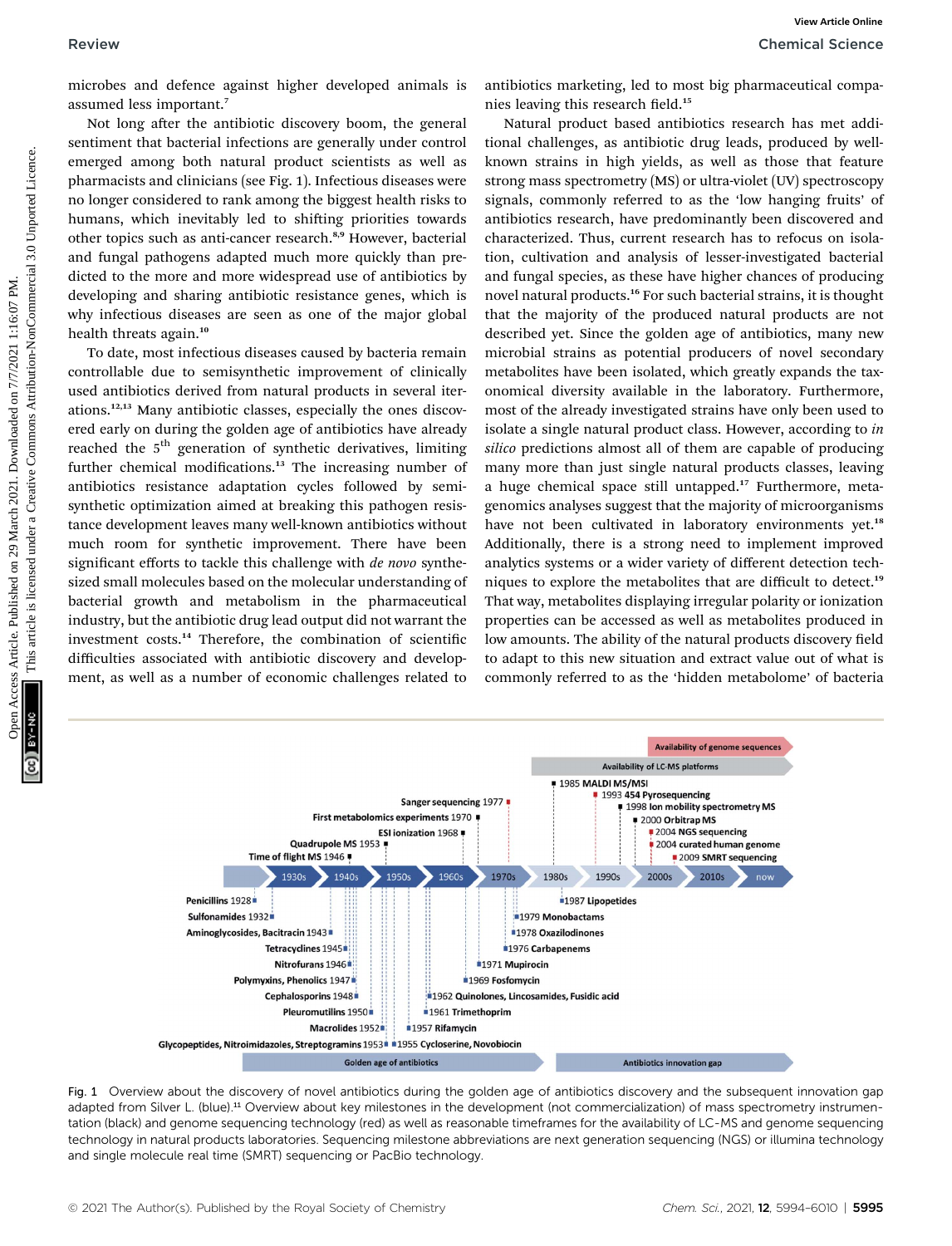will ultimately determine the future role of bacterial natural product research, not only in antibiotics discovery.

In this review, we will discuss recent developments of the fields of instrumental analytics, microbial in silico genomics and molecular biology approaches, which are used in various combinations to improve the outcome of natural product research (see Fig. 2). Furthermore, we shed light on the evolution of natural products discovery workflows and uncover promising current modifications. We classify emerging approaches in natural products discovery regarding current challenges and their potential to advance discoveries of novel antimicrobials from microorganisms when applied efficiently. In particular, this review focuses on the evaluation of techniques that successfully entered the natural products laboratory and contributed to the discovery of novel secondary metabolites, thus proving their wider applicability in natural products research.

## The analytical challenge: untargeted bacterial secondary metabolomics, efficient data mining and prioritization

Natural products scientists have always dealt with extracts from natural sources as a means to find novel biologically active molecules. These extracts are complex mixtures of primary and secondary metabolites of the extracted organism, whose



Fig. 2 Schematic overview over the antibiotics discovery pipeline based on natural products featuring the approaches we shed light on in this review.

components stretch all across the polarity spectrum and comprise a significant range in molecular mass.<sup>20</sup> In microbial natural product research, these extracts additionally contain complex matrices composed of co-extracted components stemming from cultivation media or additives that may lead to UV and MS signals with orders of magnitude more intense than the analytes of interest. The analysis of these extracts has always been inherently challenging and no single analysis method will be able to separate and annotate its entire content.<sup>21</sup>

The following two sections highlight challenges and novel approaches in targeted and untargeted metabolomics. The respective methods and instrumentations were developed to overcome these obstacles in non-targeted metabolomics work flows focusing on expanding the range of detectable metabolites. Compounds that are detected and isolated in non-targeted metabolomics or via in silico genomics and molecular biologybased campaigns for antibiotics discovery are often tested for in vitro bioactivity against a variety of pathogens or pathogenlike organisms and evaluated for their primary cytotoxicity in parallel.<sup>9</sup> Unfortunately, after confirming bioactivity in an untargeted metabolomics workflow, it is often difficult to elucidate the mode of action and molecular target of these newly found antibiotics. In targeted metabolomics workflows, which aim to identify antibiotics with a specific target, the methods mainly aim at improving the detectability of the compound to protein interactions for example, as well as the incorporation of a more diverse set of analytical methods.<sup>19</sup> Target-based metabolomics workflows or those relying on a functional assay, limit the detectable natural products to specific binders showing activity in said assay and are therefore a step ahead in the process of developing a natural productbased antibiotic. However, as already mentioned above, these techniques are limited to known molecular targets, wherefore the application of non-targeted metabolomics workflows are still of high importance. Chemical Science<br>
Service Article is the computer of the computer of the computer of the computer of the computer of the computer of the computer of the computer of the computer of the computer of the computer of the comp

### Non-targeted microbial metabolomics to expand the detectable secondary metabolite space

Early separation and detection methods in natural product research, such as thin layer chromatography (TLC) with staining agents, fail in analysing complexity due to limited resolving power and detection restrictions regarding specific functional groups. The introduction of liquid chromatography in combination with UV detectors, a technique available in almost every natural products laboratory nowadays, has drastically improved these two issues.<sup>22</sup> However, UV detection heavily biased the analysis towards molecules with chromophores, which is re flected in the types of natural products that were discovered using this technology.<sup>23</sup>

The introduction of robust and relatively cheap mass spectrometry devices (MS) and signicant advances in nuclear magnetic resonance spectroscopy (NMR) have been game changers for analysis of natural products containing extracts.<sup>19</sup> The chemical space detectable by (high-resolution) MS measurements combined with NMR data represented a quantum leap compared to staining reagents and UV data and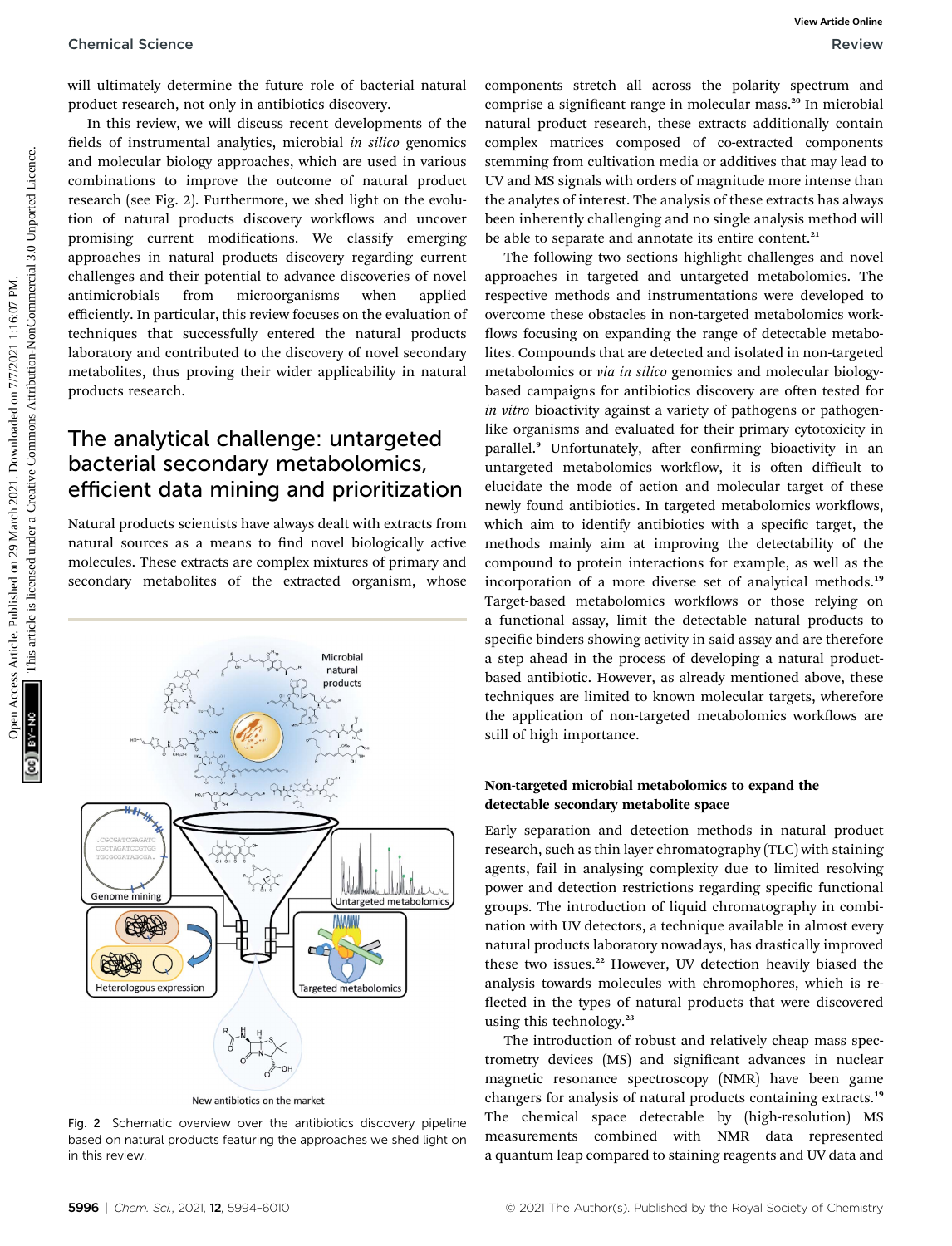provided much more useful information about the elemental composition and chemical structure of the analytes.<sup>24</sup>

The following sections will therefore focus on latest developments in MS and NMR-based metabolomics investigation for the discovery of novel antimicrobial natural products, as well as on challenges in data treatment, arising from the immense amount of data produced in non-targeted metabolomics workflows.

#### Analytical setups for extract analysis

Current MS-based secondary metabolomics analysis mainly focuses on liquid chromatography electrospray ionization (LC-ESI) MS-based techniques.<sup>22</sup> While these techniques offer a very broad detection coverage of natural products scaffolds combined with a relative ease of use and cost efficiency, there are a variety of natural products classes that are difficult-toimpossible to detect due to polarity or ionization constraints.<sup>17</sup> Detectability problems may arise in each step of this process, wherefore we present alternatives for LC, ESI and MS in the following sections. During the LC process, extremely polar and water-soluble substances such as the nucleoside antibiotic pseudouridimycin portray almost no retention in reversed phase high performance liquid chromatography (RP-HPLC), whereas strongly nonpolar substances such as terpenes show too much affinity to an RP-HPLC column and may not be eluted from the column in a standardized gradient.<sup>25</sup> Furthermore, common eluents used for LC include a small amount of organic acids to Review Computed on the note on 2021. The computed on 2021 is computed on 2021 the computed on 2021 2021<br>
comparation on 2020 computed are computed to move the computed on 2021 on 2021 on 2022 commons are provided unit arti

increase separation and subsequent ionization with ESI, which may degrade acid-sensitive natural products. Natural products not detectable due to incompatibility with the LC system may, however, be detectable when directly infusing the bacterial crude extracts, without prior separation by LC, which becomes feasible by increasing the resolving power of the mass spectrometer.<sup>21</sup>

ESI, as a soft ionization technique, provides intact masses even for sensitive molecules, but fails to ionize poorly oxygenated natural products, such as terpene scaffolds or steroids.<sup>25,26</sup> These natural products however, may be detectable when changing the ionization technique to matrix assisted laser desorption ionization (MALDI) or atmospheric pressure chemical ionization (APCI).<sup>27</sup> Mass spectrometry in general only provides very limited information about the structural composition of a molecule. This issue can be tackled when introducing NMR to metabolomics workflows, either as an alternative to or as hyphenation with MS.<sup>19</sup> In order to broaden the natural products space and to facilitate the detection of novel antibiotics from the bacterial origin, we have to diversify analytical techniques for both natural product separation and detection (see Fig. 3).

#### DI-Fourier transform mass spectrometry in secondary metabolomics

One of the mass spectrometry techniques emerging in recent years, which is increasingly integrating into the mainstream of analytics procedures for bacterial secondary metabolite



Fig. 3 (A) The commonly used RP-HPLC-MS setup mainly used for natural products analysis. (B) Variation of the sample application method to direct infusion. (C) Alternative ionization techniques such as MALDI and APCI. (D) Alternative detection and early prioritization techniques such as LC-NMR instead of LC-MS.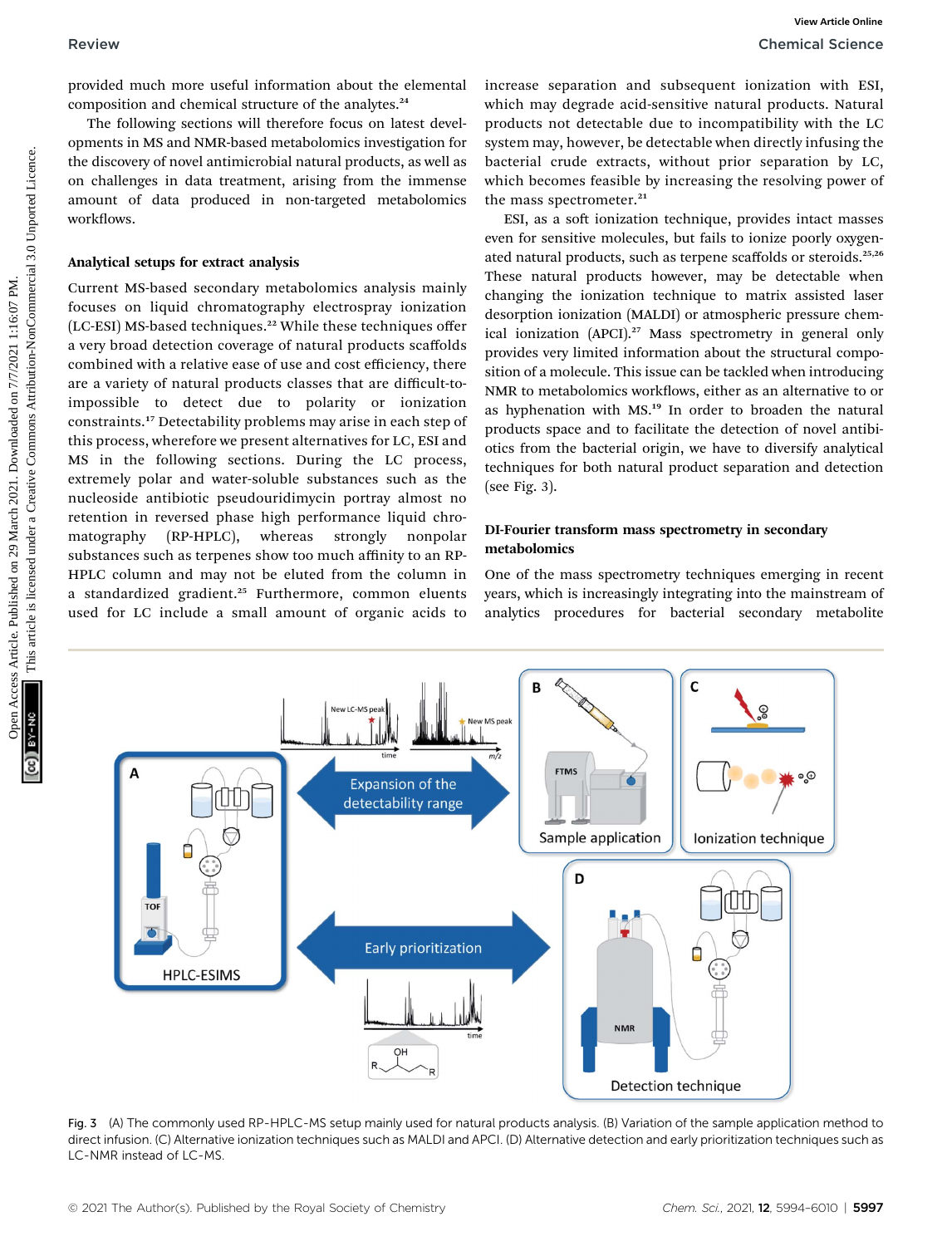#### Chemical Science **Review** Review **Review Review Review Review Review Review**

analysis, is direct infusion (DI) mass spectrometry on ultrahigh resolution (UHR) mass spectrometers such as Fourier transform ion cyclotron resonance (FTICR) and Orbitrap mass spectrometers.<sup>28</sup> This technique can be an excellent addition to LC-MS based bacterial secondary metabolite discovery, as it removes the polarity constraints imposed by LC-columns.<sup>21</sup>

Plant derived secondary metabolomics have successfully applied DI-FTICR as an add-on to LC-MS based secondary metabolomics approaches as exemplified by Park  $et$   $al.^{29}$ However, for bacterial secondary metabolomics DI Fourier transform-based MS is only rarely used, even though it was shown to extend the chemical space detectable in natural product extracts.<sup>21</sup> While there are studies that successfully employed FTICR data to unravel interactions between organisms of different kingdoms of life, such as the interaction of Rhizoctonia strains with Solanum tuberosum or the interaction between Pseudomonas aeruginosa and Caenorhabditis elegans, the technique remains underused as a screening tool to overcome the LC-ESI-MS detectability bias.<sup>30</sup>

While FTICR has proven to be slightly advantageous when it comes to determination of molecular formulae from complex mixtures in a direct comparison with Orbitrap MS, its high costs and the extensive expertise required for operation strongly limit its application.<sup>31</sup> Orbitrap MS, which became available around 2004 as an affordable alternative, may therefore increasingly be used for DI Fourier transform-based natural product discovery in the future. Both FTICR and Orbitrap technologies often unambiguously provide the molecular composition of an ionized molecule based on mass accuracy and the isotopic fine structure. Additionally, they may be used in  $MS<sup>n</sup>$  experiments to provide further insights into the structural composition. They both however lack any additional structural information as for example polarity and the surface as assessed by LC and IMS.

#### Ion separation according to collision cross-section – ion mobility spectrometry in natural product research

The development of ion mobility spectrometry (IMS) coupled MS systems that became commercially available and thus increasingly available to natural products laboratories already started in 1998.<sup>32</sup> The big advantage in coupling IMS to MS relies on the separation principle behind ion mobility. Ion mobility cells separate ions in an electric field set in opposing direction to a stream of collision gas molecules, mainly nitrogen gas. In this arrangement, ions are separated according to a collision cross section (CCS) per charge parameter, which is semi-orthogonal to  $m/z$  values and thus offers an additional ion separation dimension. For that reason, IMS applications have been developed by several suppliers of MS systems including the travelling wave systems commercialized by Waters, dri tube systems commercialized by Agilent and trapped ion systems commercialized by Bruker. These IMS systems are linked to high-resolution TOF systems and achieve high resolving power due to combined acquisition of CCS and m/z values. These latest developments shifted IMS-MS applications from a niche application for specialized applications to a technique that becomes more and more mainstream in natural

products laboratories.<sup>33</sup> The key strength of IMS-MS lies in its ability to discern structural isomers that often occur in natural products mixtures, as most structure isomers have different CCS values due to their different geometry. A prominent example for such a case is the detection of streptorubin B from S. coelicolor.<sup>34</sup> The utility of IMS-MS as a screening tool was further demonstrated by the principal component analysis based comparison of Nocardiopsis sp. mutants that revealed the effect of antibiotic resistance on secondary metabolite production.<sup>35</sup>

#### Secondary metabolite identification by alternative ionization types - shifting away from ESI

As mentioned in the first section on metabolomics, bacterial secondary metabolomics suffers from a detection bias introduced by the almost exclusive use of ESI as the only ionization technique employed in many natural products laboratories.<sup>36</sup> When trying to expand the molecular space detectable in mass spectrometry experiments, it is of vital importance to broaden the ionization methods used, as every ionization method, such as ESI, MALDI, atmospheric pressure photoionization (APPI) or APCI, only ionizes a section of the chemical space.<sup>27</sup> APCI ionization as a rather harsh ionization method is predominantly used to ionize more non-polar metabolites e.g. terpenes or hydrophobic halogenated small molecules.<sup>37</sup> APPI on the other hand, shows signicant overlap with ESI ionization but seems to provide better signal to noise ratios that might enable the discovery of additional secondary metabolites.<sup>38</sup> Chemical Science<br>
Service Articles. Article. Published on 2021. The conference area of the policies are the conference are the conference are the conference are the conference are the conference are the conference are the

MALDI ionization for example, often employed in imaging workflows, has shown its potential to expand the detectable secondary metabolome both in terms of visualizing ions with an alternative ionization source but also in terms of observing microorganisms growing on a solid support.<sup>39</sup> This ionization technique is extremely useful for tapping into the bacterial secondary metabolome of bacteria, which are hard to ferment in liquid media. MALDI imaging was employed in metabolomics experiments in Frankia sp., a group of actinobacteria difficult to cultivate in liquid media, making fermentation for isolation of any novel natural product a particularly challenging task.<sup>40</sup>

#### Mass spectrometry imaging in natural product research

But other than just analysing bacteria only growing on solid surfaces, mass spectrometry imaging (MSI) secondary metabolite identification also allows spatial resolution of mass spectrometry data on a 2D surface.<sup>27,41,42</sup> Spatial resolution of mass spectrometry observations can be used to observe a variety of different phenomena linked to the identification of novel bioactive natural products. It allows, for example, pinpointing secondary metabolites linked to bacterial life cycle stages such as sporulation as it was shown for the myxobacterium  $Myx$ ococcus xanthus.<sup>43</sup> Co-cultivation experiments followed up by MALDI-MSI with termite gut-associated Streptomyces strains and a Pleosporales fungus showed spatially resolved appearance of a novel lanthipeptide that only appears in the co-cultivation contact zone.<sup>44</sup> These secondary metabolites appearing in the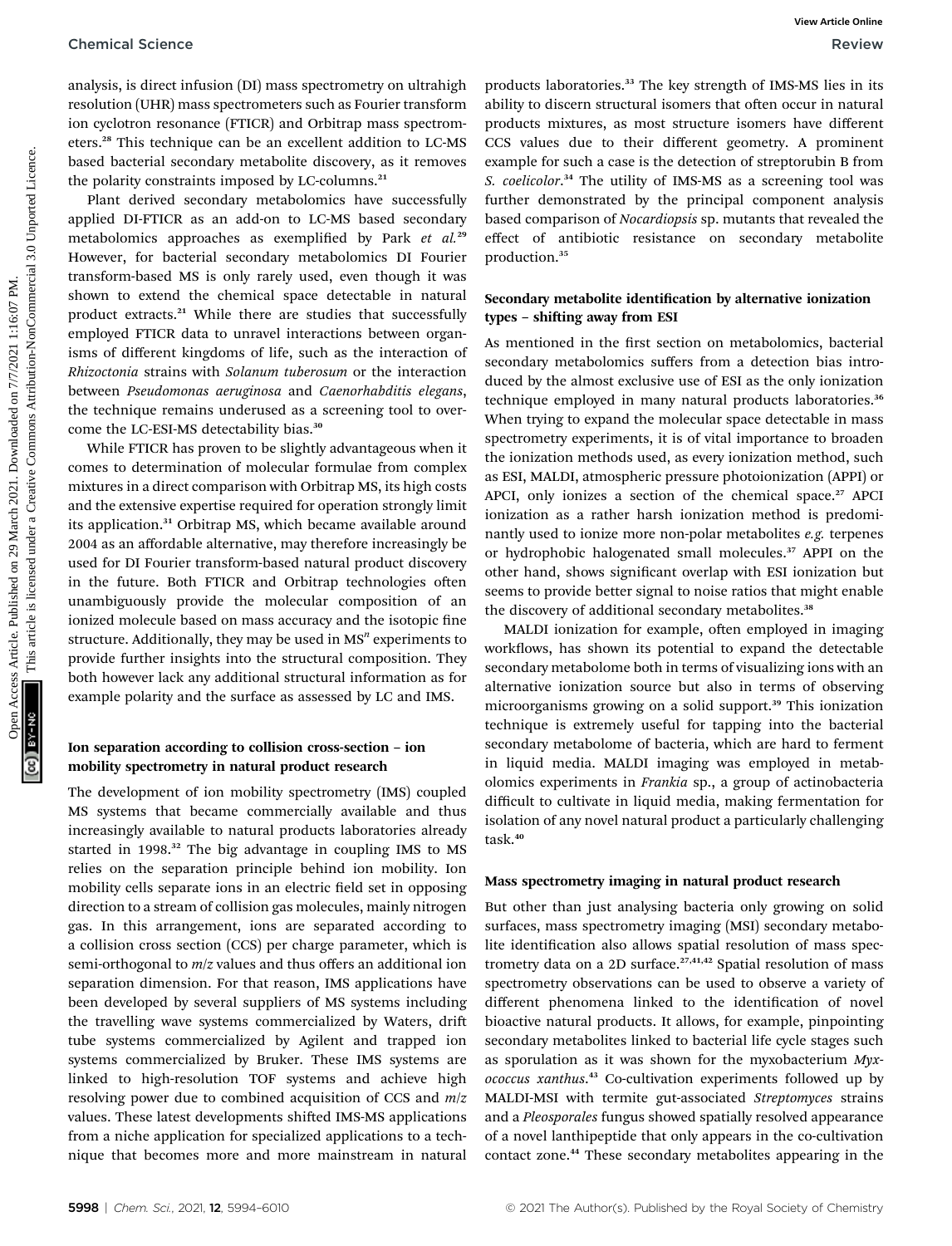contact zone of a co-cultivation experiment are of particular interest as these molecules are often secreted as defence secondary metabolites that are predestined to become initial lead structures in antibiotics development. Another example for employing MALDI-MSI as a means to discover and isolate novel antibiotics is the discovery of arylomycin from Streptomyces roseosporus.<sup>45</sup> In this case, the MS signals stemming from arylomycin were shown to be linked to the growth inhibition zone that made the arylomycin antibiotics visible by MALDI-MSI. A similar study involving MALDI-MSI of the growth inhibition zone between two fungal species led to the discovery of an antifungal peptide called leucinostatin Z.<sup>46</sup>

However, one of the main drawbacks of MALDI usage for the discovery of new antibiotics is that abundant ions heavily suppress the ionization of analytes produced in low amounts or are less prone to ionization.<sup>41,43</sup> Furthermore, co-cultivation experiments as the ones described in this paragraph are challenging to upscale for production and isolation of the respective antibiotics, wherefore co-cultivation-based MALDI-MSI experiments often remain limited to an analytical scale. To overcome ionizability limitations arising from ionization via MALDI, a technique to combine the advantages of ESI and MSI was developed. This technique, which is called desorptive electrospray ionization (DESI) uses an ESI spray to perform desorptive ionization from surfaces, which enables an ESI based MSI.<sup>47</sup> As described by Parrot et al. DESI-MSI is more readily able to ionize compounds of higher polarity than MALDI-MSI that more predominantly ionizes lipid type metabolites and is therefore more tailored towards the detection of most secondary metabolite classes.<sup>47</sup> Still, while the potential of DESI-MSI has been shown in the MSI based analysis of clinical samples especially when combined with metabolite annotation platforms such as METASPACE, so far the technique seems to be widely underused in the natural products discovery process.<sup>48</sup> A study that involves future utility of DESI-MSI for natural product research shows antibiotics production during predation by Myxococcus xanthus bacteria.<sup>49</sup> Although the study pinpoints a number of molecular features belonging to natural products associated with bacterial predation, isolation of those compounds remains a very challenging task due to the limited scalability of 2D cultivations on surfaces. Review Commercial constraines are considered on 2021. The commercial constraines are commercial to the commercial constraines are commercial to the commutation of the commutation of the commutation of the commutation of th

#### Nuclear magnetic resonance spectroscopy applications in bacterial secondary metabolomics

NMR spectra provide more detailed structural information about a compound than high-resolution mass spectra, which typically only provide the exact mass and the molecular formula of a compound, along with the molecule's MS fragment masses. NMR spectroscopy is widely used in structure elucidation of natural products, but a central challenge to its application as a metabolomics tool is its limited applicability on compound mixtures.<sup>50</sup> In addition to that, due to inherent sensitivity limitations of NMR spectroscopy, the technique is only able to detect the major components of a complex mixture in stark contrast to DI-FTICR approaches for example. NMR spectroscopy, however, can already pinpoint key structural elements at an early stage in the secondary metabolite under investigation.<sup>51</sup> A recently developed method relies on identifying interesting compounds by their individual and characteristic unique NMR signals, instead of focusing on the entire NMR spectrum of a complex metabolite mixture.<sup>52</sup> This technique is one of the increasingly needed approaches to apply NMR-based secondary metabolomics at an early stage of the natural products detection process, in order to obtain preliminary structural information.

A technique that combines advantages of HPLC based separation of a complex biological extract with the structural information provided by NMR spectroscopy is the solid phase extraction (SPE) based method LC-SPE-NMR.<sup>53</sup> This technique allows for harnessing the structural information of a chromatographic peak in an extract that was collected on an SPE cartridge by subsequent NMR analysis, which provides fast insight into structural features of a peak in a complex natural product mixture.<sup>54</sup> SPE enrichment of an eluting LC peak is necessary to obtain concentrations sufficient for NMR analysis and exchanging the LC solvent to a deuterated solvent. Still, as for the aforementioned techniques, NMR-based metabolomics techniques play a niche role in supplementing the widely used RP-HPLC-MS platforms for natural product detection, even though it is more and more used in primary metabolomics studies.

Apart from NMR applications in metabolomics, multidimensional NMR spectroscopy remains the gold standard for downstream natural products structure elucidation based on the purified compound.<sup>55</sup> Novel NMR techniques that aim at increasing sensitivity and resolution in multidimensional NMR to increase spectra quality as well as downsizing the necessary sample amount are increasingly integrated in natural products science.<sup>56</sup> Combined with stronger NMR magnets, these techniques help push down the minimal amounts necessary for the acquisition of interpretable NMR spectra. This represents a much-needed improvement in natural products sciences, as interesting natural products can oftentimes only be isolated in very small amounts.

#### Sorting, classifying and prioritizing metabolomics data using automated data treatment and chemometrics

The sheer complexity and data size of mass spectrometry data created in high-throughput MS or NMR-based state-of-the-art natural products detection workflows clearly exceed manual data analysis capabilities. For unbiased analysis of the MS data of biological samples, such as natural products extracts, some degree of automated background or matrix filtering combined with MS signal prioritization has to be performed to mine natural products mass spectrometry data more efficiently.<sup>57</sup> This analysis that aims at reducing the complexity of unbiased analysis of natural products samples by application of mathematical and statistical methods is called chemometrics.<sup>58</sup>

In mass spectrometry, complex biological matrices in secondary metabolomics often hamper efficient data mining due to an abundance in culture medium or primary metabolism derived MS signals. Statistics tools, separating blank culture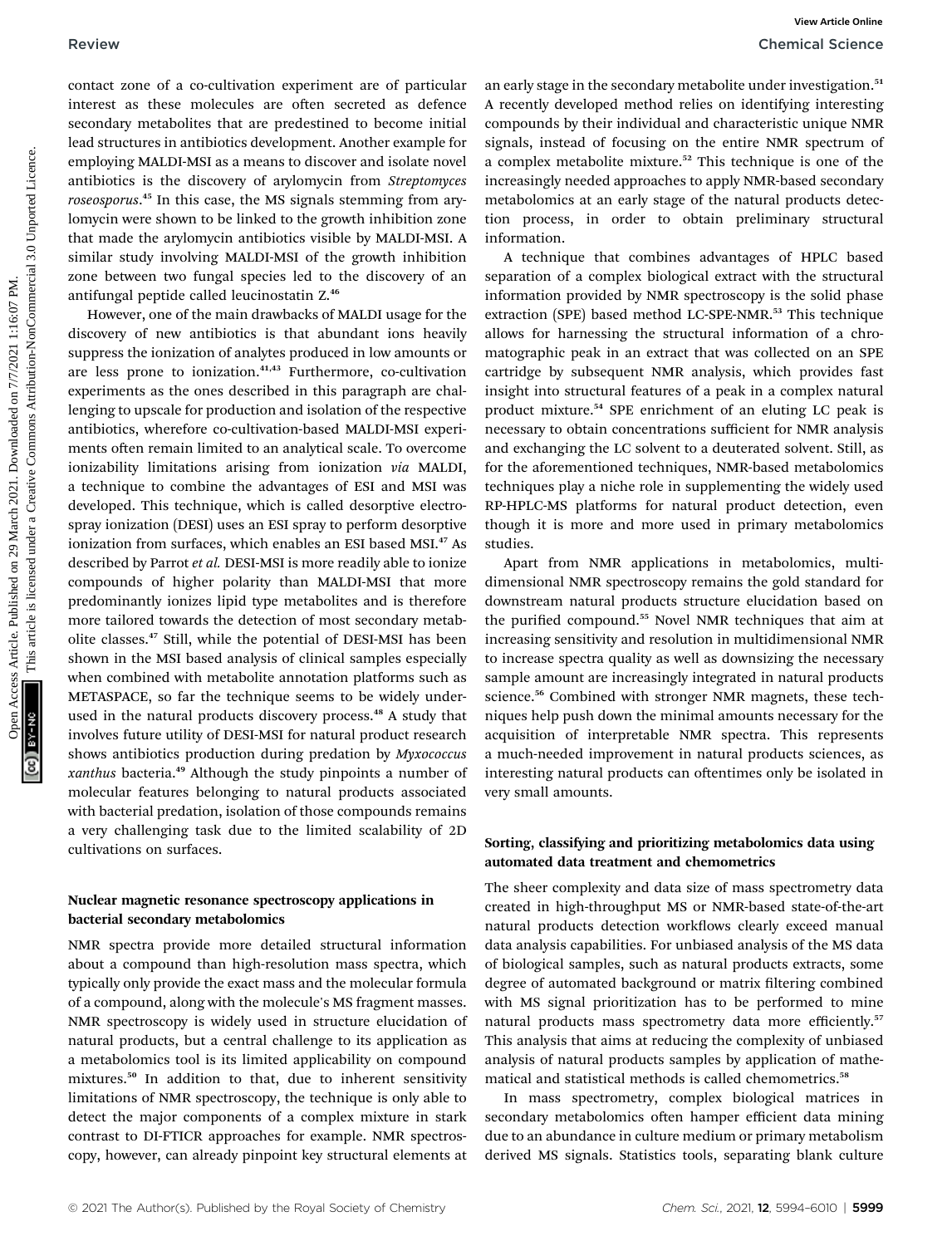#### Chemical Science Review and the contract of the contract of the contract of the contract of the contract of the contract of the contract of the contract of the contract of the contract of the contract of the contract of th

associated molecular features and subtract these features before selective application of tandem mass spectrometry, help resolve these issues.<sup>59</sup> Many of these approaches rely on principal component analysis (PCA) based on LC-MS features. PCA can be used to objectively discern LC-MS features associated with microbial growth from matrix-derived LC-MS features.<sup>59-61</sup> This can be used to ensure optimal acquisition of  $MS<sup>2</sup>$  spectra by directly targeting only relevant precursor ions for the  $MS<sup>2</sup>$ experiments and thus reserving the duty cycle for acquiring a maximum of meaningful tandem MS spectra.<sup>61</sup>

Novel  $MS<sup>2</sup>$  analysis tools provide structural insights based on comparison of fragmentation trees and allow early prediction of interesting structural elements in natural products.<sup>62</sup> Combined with either MS<sup>2</sup> spectral networking tools such as GNPS or molecular fingerprinting tools such as NC-MFP, MAP4 or Sirius 4.0, this technology can speed up the analysis and detection process in microbial secondary metabolomics by several orders of magnitude. $62-64$  In this case, the user obtains a filtered, clustered and unbiased overview of all bacterial secondary metabolites present in a microbial extract. One big advantage of repositories such as GNPS and NPAtlas is that they are community curated.63,65 Keeping these repositories up-to-date benefits the whole community and on the other side – maybe more importantly – they will most likely not become limited due to commercialization and connected access issues. Hiding crucial reference data behind paywalls is counterproductive for the natural products community in general. Open access natural product databases prevent rediscoveries and thus increase the efficiency of natural product research altogether.<sup>66</sup> Efficient prioritization of mass spectrometry data from a microbial origin needs both automated and unbiased analysis of mass spectrometry data and comprehensive natural product repositories that are easy to access. Chemical Science<br>
Secret Receives Article on 2021. The constrained on 2021. The constrained on 2021. The constrained on 2021. The constrained on 2021. The constrained on 2021. Common access Article is license are also that

### Integration of taxonomic information into metabolomics experiments

It is widely known among natural product research laboratories, that the further apart two species are taxonomically, the more likely it is that their secondary metabolite profile is distinct and provides the best chances for the isolation of structurally novel natural products. Consequently, there has been a focus in natural product research on the discovery of novel and phylogenetically distant species for antibiotics discovery as described in the first section. Until very recently, this intuitive assumption has not been evaluated quantitatively. Hoffmann et al. showed an efficient method to utilize statistics-based filtering of large amounts of mass spectrometry data across taxonomic boundaries and pinpoint secondary metabolites correlating with a specific bacterial strain or genus.<sup>16</sup> Dissecting increasingly complex secondary metabolomics data according to taxonomy will increase natural products science's focus on specialized secondary metabolites evolved to give a specific genus a competitive edge in its ecological niche. Analysing this specialized secondary metabolome is likely to uncover secondary metabolites exhibiting promising biological activities.

Both the use of the novel analysis techniques discussed in this section and the analysis of the secondary metabolome of microbes that are genetically distant from well-known laboratory type strains provide higher chances for the discovery of bioactive natural products based on novel core structures. These approaches can therefore help to increase the output of the microbial natural product discovery field.

## Targeted metabolomics approaches based on known molecular targets as prioritization tools

In contrast to the aforementioned non-targeted metabolomics workflows, which are not limited to any specific molecular target, approaches focusing on specific binders for molecular targets offer the possibility of obtaining a biologically active secondary metabolite with the information about its target and mode of action early in the process.<sup>67</sup> Molecular target in this case means a binding site or binding pocket on a macromolecular entity, often a protein, protein complex or nucleic acid macromolecule. This molecular target can be addressed by a small molecule binder to affect the corresponding macromolecular entity.<sup>68</sup> Once the assay is set up, it is a very elegant way of discovering novel antibiotic lead structures. This approach, however, is limited to known, well-described molecular target structures such as topoisomerase proteins like GyrA, parts of the transcription machinery like RnaP, proteins involved in DNA replication like DnaN, the protein biosynthesis or targets involved in cell wall biosynthesis like lipid II.<sup>69</sup>

As these targets are already well established, this approach runs the risk for rediscoveries. Furthermore, strongly active natural products produced by a variety of producer organisms reoccur in these screenings. As a number of the identified small molecule binders show overlapping binding sites, problems with cross-resistance may limit the effectiveness of the approach.<sup>70</sup> Molecular target-based approaches furthermore require the purified target structure to be physically available. Because protein expressions are often straightforward, most of these approaches tend to involve protein targets in these experiments.<sup>71</sup> The protein is subsequently incubated with bacterial extracts or purified compounds from libraries and potential binders are analysed and subsequently confirmed by diverse analytical techniques. To the best of our knowledge, native protein MS is the only detection method used for highthroughput screening of extracts, whereas methods such as co-crystallization X-ray crystallography, surface plasmon resonance (SPR) or microscale thermophoresis (MST) are mainly used for screening of pre-purified extract fractions or libraries of purified natural products.<sup>72-74</sup> The following sections summarize how these technologies are implemented in screening workflows for novel antimicrobials.

#### Protein-based inhibitor fishing in crude extracts using native protein MS

Significant advances in mass accuracy, mainly fuelled by advances in high-resolution mass spectrometry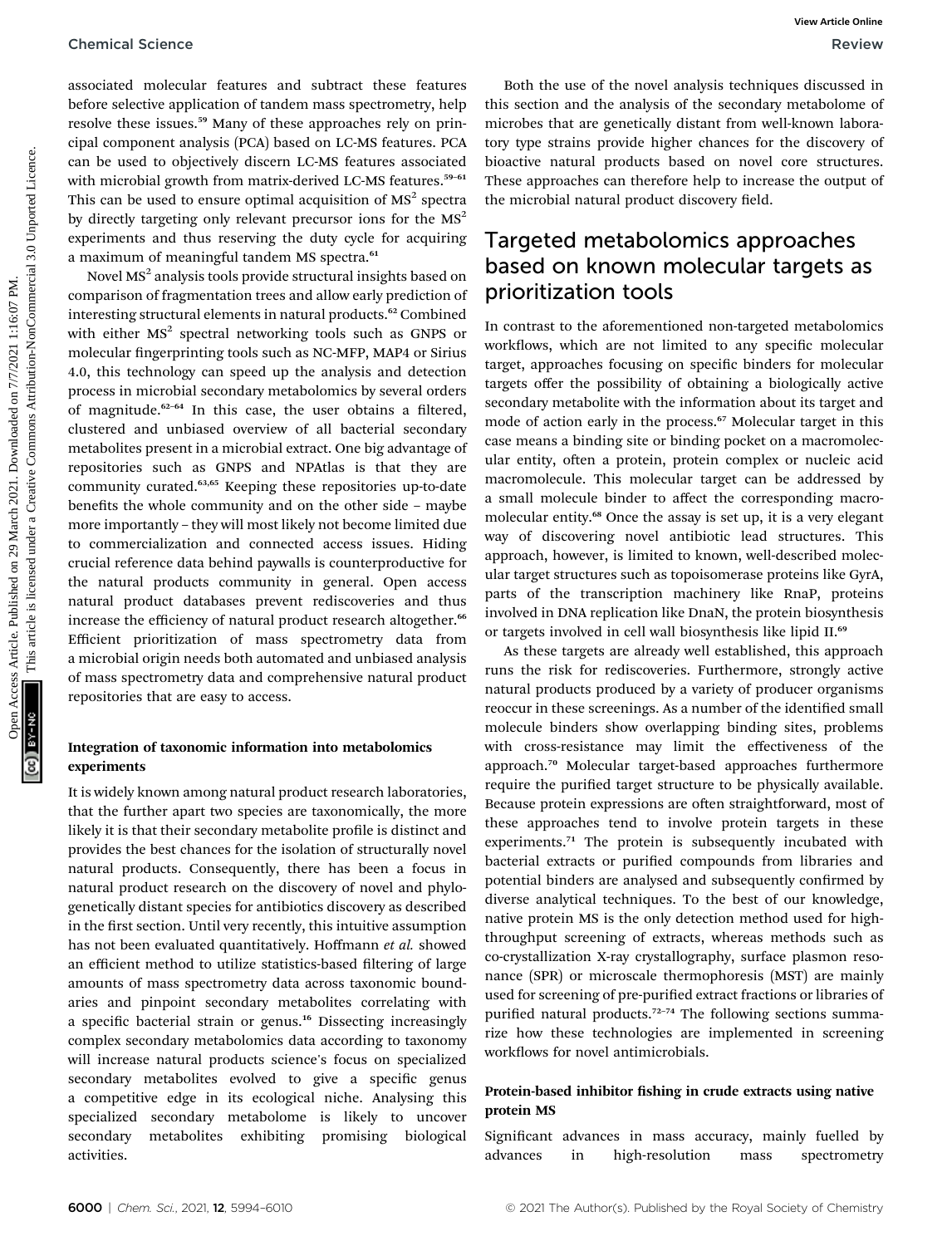instrumentation, allow the acquisition of extremely accurate mass spectra of proteins in their natively folded form by direct infusion ESI-MS.<sup>75</sup> In contrast to many MALDI- or LC-based techniques that can only analyse digested or denatured protein, protein DI-MS techniques transfer the protein with its intact tertiary structure into the gas phase and charge it for MS analysis. The ability to determine the exact mass of multicharged protein complexes in their native form led to development of high throughput binding assays using these protein complexes. Thereby one can identify the mass of a protein with and without incubation with a non-covalently bound inhibitor.<sup>72</sup>

Besides determining whether the inhibitor is binding or not, this approach also allows (with the help of deconvolution software) determining the inhibitor's exact mass from the mass deviation of the protein complexes.<sup>73</sup> Native protein MS therefore is well suited for screening complex mixtures such as crude extracts, as it does not only show whether protein binding occurs, but also indicates which component of the mixture did bind to the protein of interest.<sup>73</sup> While Yang et al. successfully applied this technique for the identification of an anti-malarial agent out of natural products extracts, access to and application of this technique have been so far limited.<sup>76</sup> Despite its tremendous potential in molecular target-directed natural product discovery, native protein MS therefore remains a niche research field. Increased access to hrMS platforms may encourage further spread of this technique in the field of natural product research. A more specialized case in the protein based inhibitor fishing is the detection and analysis of covalently bound protein inhibitors. While these proteins have to be in their active native folding state during binding of the corresponding inhibitor, they will not lose the inhibitor upon denaturing, as it would be the case for non-covalently bound protein inhibitors. Inhibitor screens can therefore be performed by LC-MS under denaturing conditions. An example for the usage of LC-MS based identification of a covalently bound inhibitor to an – in this case – digested protein is the evaluation of thioredoxin inhibition by suicide inhibitors.<sup>77</sup> Intact protein LC-MS analysis as a means to identify covalent inhibitors is exemplified by the work on blocking the biosynthesis of the microbial pathogenicity factor Tillivalin by molecules binding covalently to the acyl carrier protein involved in Tillivalin biosynthesis.<sup>78</sup> Review Commutation, also the negative of the complex means of the complex are complexed on 2021. The complex are the complex are the complex are the complex are the complex are the complex are the complex are the complex a

### Protein-based natural product library screens using X-ray crystallography, cryogenic electron microscopy, SPR or MST

The screening of pre-purified natural product libraries majorly benefits from reduced complexity of the sample, even though for high-throughput workflows, samples are commonly pooled in the first evaluation rounds. The detection methods applied here derive from molecular target-based medicinal chemistry approaches.<sup>79</sup>

A valuable tool developed in recent years is the structure determination of enzymes using cryogenic electron microscopy (cryo-EM). Recent improvements in resolution towards low, single-digit angstrom values on one hand allows this technique to be harnessed in structure elucidation of enzyme–inhibitor complexes.<sup>80</sup> On the other hand, if the target to analyse is crystallizing well, target-directed secondary metabolite discovery by X-ray crystallography is becoming more and more popular.<sup>81</sup> Still, the majority of natural product research laboratories neither have direct access to cryo-EM platforms nor to X-ray crystal structure analysis platforms, which makes better implementation of these techniques in natural product research a challenge to be solved in inter-laboratorial cooperation.

Two benchtop devices that are more commonly available are SPR and MST. These techniques are used to not only determine binding, but also binding affinities of pure natural products to their targets or to validate hits from virtual screening campaigns, but also have proven useful screening tools for natural products libraries.<sup>82</sup> Non-specific binding may complicate screening of bacterial crude extracts by MST or SPR as these techniques are unable to discriminate specific from nonspecific binding. Therefore, a combination of screening technologies may still prove their usefulness for screening of extracts.

In summary, new instrumentation and analysis techniques are available that have already shown to be useable for antibiotic natural product discovery and prioritization for isolation based on a specific protein target. Major improvements have been achieved in the field of mass spectrometry, which influenced many of the non-targeted and targeted metabolomics workflows. Subsequent data treatment is more easily performed with increasing availability of computing power, as well as processing tools streamlining high-throughput screenings. However, all metabolomics-based workflows can obviously only detect natural products that are produced by the microorganisms studied under laboratory conditions. With more and more microbial genome sequences available, it became clear that the genome inscribed biosynthetic potential of bacteria and fungi far exceeds what is detectable even when expanding the analytical methods applied.<sup>83</sup> The following section evaluates information obtained from microbial genome sequences and how it can be used to harness and valorise a larger part of the genome-encoded microbial natural product potential.

## The biosynthetic genomics challenge: prediction and prioritization of secondary metabolite biosynthetic gene clusters

Natural product research has undergone a revolution, triggered by the dramatic drop in the genome sequencing cost as well as the increased reliability of modern genome sequencing techniques.<sup>84</sup> This allowed the evolution of natural product science from a research field mainly extracting microbial cultures and performing bio testing in so-called 'grind-and-find' approaches towards a research field guided by predicting the theoretical secondary metabolite production potential based on genomic information.<sup>85</sup> For the first time, researchers were able to increase the chances for identifying novel secondary metabolite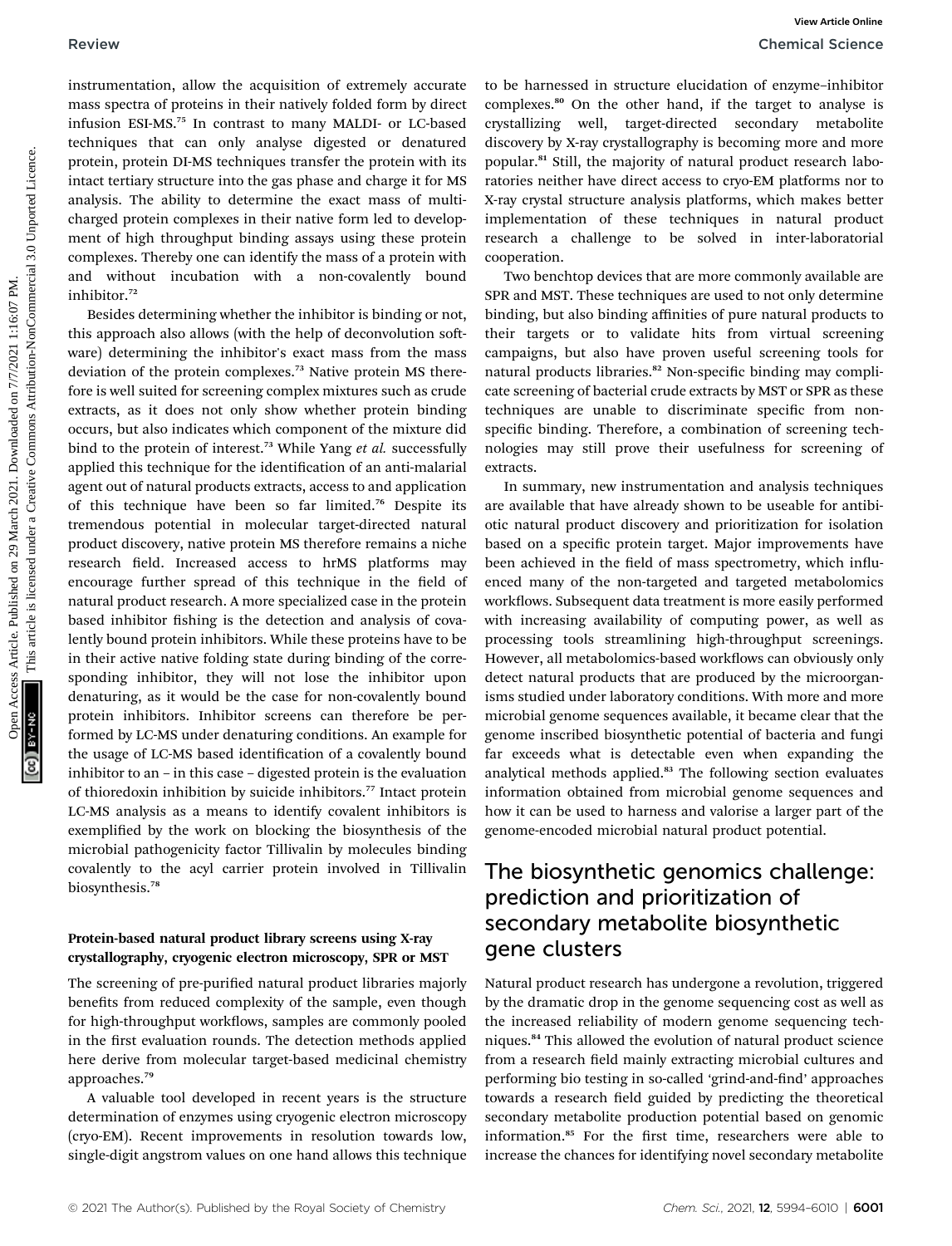#### Chemical Science **Review Accord Chemical Science** Review **Review**

structures by specifically looking at microbial species that exhibit a large number of secondary metabolite biosynthetic pathways encoded in their genomes. Even the established, most proficient producers turned out to harbour a much larger biosynthetic potential per genome than anticipated by the number of compounds isolated from these strains.<sup>17</sup>

Shortly after the genome sequencing revolution, a variety of bioinformatics tools were developed that allow fast and efficient prediction and annotation of biosynthetic genes. This particularly holds true for bacteria, where secondary metabolite biosynthesis pathways are mostly clustered as so-called biosynthetic gene clusters (BGCs). Tools, such as antiSMASH or PRISM, not only allow prediction of a BGC's location, but nowadays also provide first insights into the putative structure of the encoded secondary metabolite.<sup>86</sup> BGC annotation principles have been transferred to other organisms such as fungi and even plants, although BGC prediction in these organisms still lags behind the predictive quality reached in bacteria.<sup>87</sup> In addition to the genomic analysis of cultured species, the detectability of BGCs in complex environmental metagenome DNA samples is of special interest for bacteria that so far are not cultivatable in laboratories, an aspect that will be discussed in more detail below. Chemical Science<br>
Streets, are marked ones are considered to both and the considered on 2021. The considered on 2021. The considered on 2021. This are more than the considered on 2021. The considered on 2021. This are the

The advances in this field led to a dramatic uptick in the number of detected BGCs across all bacterial genera coupled with information about microbial genera that contain gene cluster-rich genomes.88,89 These so-called BGC-rich genomes cluster among several 'highly productive' microbial phyla all across the tree of life.<sup>88</sup> However, a significant proportion of BGCs are recurring among bacteria, especially among closely related strains, which makes efficient BGC dereplication a necessity. Community-curated open access repositories such as MiBiG are extremely helpful tools to prevent natural product rediscoveries stemming from the distribution of the same biosynthetic gene cluster across several microbes.<sup>90</sup> Even though there is a clear trend that secondary metabolite BGC distribution follows taxonomy, there can be exceptions to this rule. Horizontal gene transfer events for entire BGCs may lead to rediscoveries of natural products from phylogenetically distant bacteria. BGC databases like the aforementioned MiBiG can prevent repetition of work that has already been performed and thus streamline natural product research.<sup>91</sup>

In the following, we highlight principles for prioritization of one BGC for subsequent follow up studies to decipher the encoded chemistry. For most bacteria, the number of detected 'orphan' BGCs exceeds the number of BGCs correlated with a known natural product.<sup>17</sup> An orphan gene cluster in this context means that the genetic data combined with BGC annotation tools clearly show the presence of this BGC in the host strains genome, while no corresponding secondary metabolite can be associated with the applied instrumental analytics and under the cultivation conditions tested.<sup>92</sup> Even for bacterial reference stains such as Streptomyces coelicolor A3 (2) or Streptomyces albus J1074, bacterial strains that have been known for a long time and extensively analysed, the BGC content exceeds the number of known secondary metabolites by far.<sup>93</sup> Outside of the realm of actinobacteria, the

discrepancy between genome inscribed secondary metabolite potential and secondary metabolites actually detected remains equally high, as exemplified by the myxobacterial model strain Myxococcus xanthus DK1622.94 A study on Streptomyces griseus describes in detail how such biosynthetic potential based mining approaches can lead to the discovery of novel natural products by selection of 'high biosynthetic potential strains' that are subsequently investigated in depth.<sup>95</sup> These examples show that even well-known and extensively used bacterial strains still have enormous biosynthetic potential that has not been harnessed yet. How genomics data can be linked to MS data at an early stage to correlate these orphan gene clusters to their corresponding products which leads to integration of genomics and metabolomics data at an early point in the analysis will be discussed in the following sections in detail.

#### Prioritization of BGCs and their activation

The emergence of readily available and cheap genome sequencing technology, and reliable gene cluster prediction, as well as the availability of molecular biology technologies for the capture and transfer of BGCs for gene cluster heterologous expression untapped an enormous potential for the activation of BGCs.96,97 However, not all of these BGCs can be analysed in the laborious and time-consuming process required for indepth analysis of one BGC and its corresponding natural product family. This holds especially true, if this work involves genetic engineering to activate the corresponding BGC or increase its production, which makes concise gene cluster prioritization very important.<sup>98</sup>

A rather obvious approach towards BGC prioritization for indepth investigation is based on gene cluster complexity. Many BGCs, especially modular ones belonging to non-ribosomal peptide synthetase (NRPS) or polyketide synthase (PKS) families, indicate the complexity of the produced natural product in the sequence size and domain complexity of the corresponding BGC.<sup>99</sup> Secondary metabolism is an energy intensive process and large secondary metabolite BGCs consume a disproportionally high amount of cellular resources. Investigating these large BGCs is therefore assumed to hold high chances to reveal encoded biologically active substances, as this energy investment has to be counter balanced by a survival benefit for the producing organism (Fig. 4).<sup>100</sup>

In antibiotics research based on bacterial secondary metabolomics, mining of self-resistance markers in close proximity to said BGCs has shown great success in uncovering bioactive natural products. Self-resistance is important for antibiotics producing microorganisms, as these microorganisms have to develop means to survive their own antibiotic production.<sup>101</sup> Thus, co-localization of an 'orphan' BGC with a potential resistance gene indicates the formation of a novel natural product with antibiotic activities.<sup>101</sup> Identification, isolation and structure elucidation of pyxidicyclines from myxobacteria, and taromycin from terrestrial, as well as thiotetronic acid from marine actinomycetes are prime examples of how potential self-resistance mechanisms can be harnessed to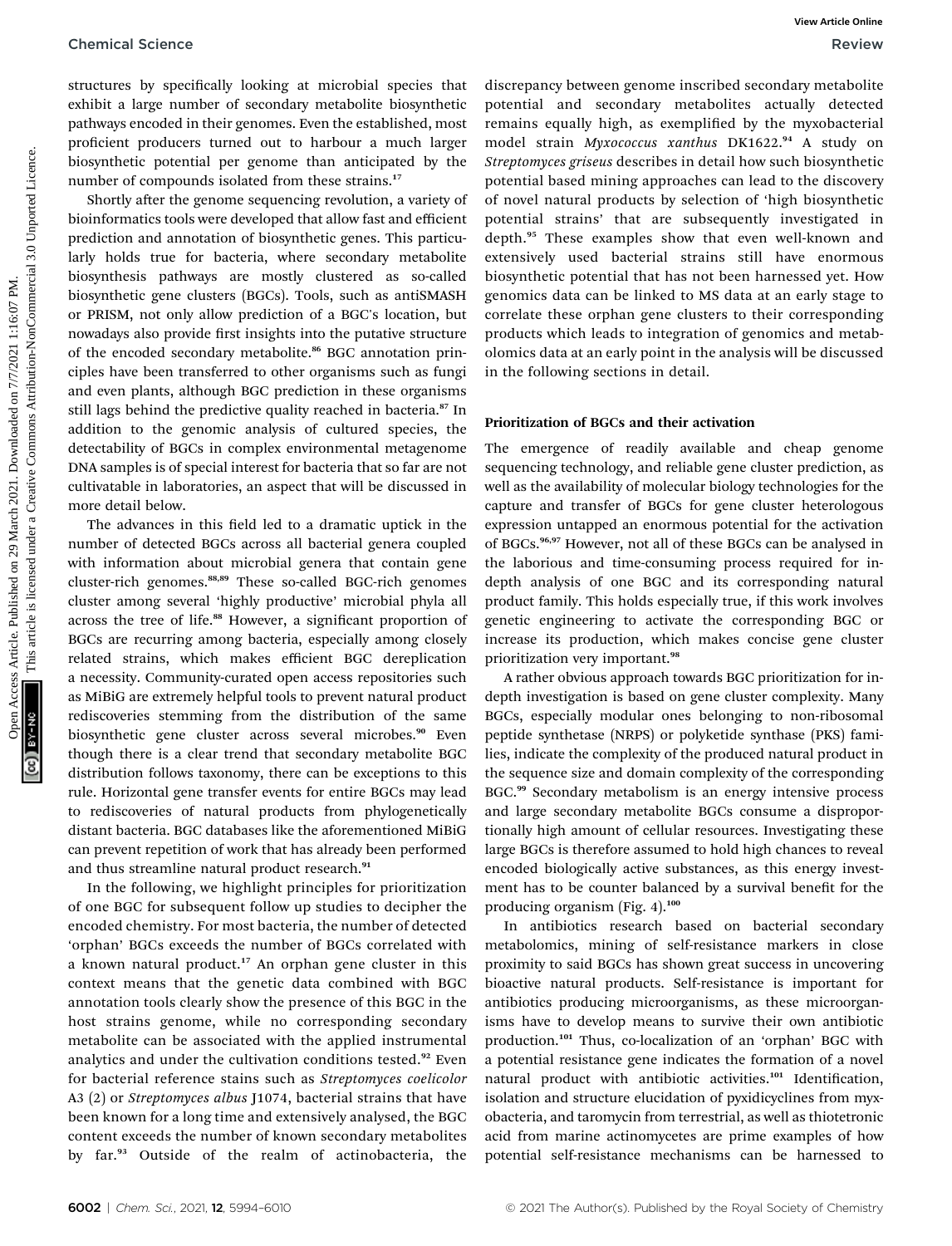

Fig. 4 (A) Gene cluster prioritization techniques. (B) Comparison of well-organized BGCs to BGCs with a complex operon and regulatory structure regarding ease of activation. (C) BGC size limitations in BGC overexpression attempts. (D) Ability to engineer the regulatory environment of a BGC.

predict and identify the target of the small molecule product of an 'orphan' BGC.102,103

Automated annotation of self-resistance mechanisms, as it is available in the ARTS tool, can furnish additional information. If this is combined with antiSMASH-based gene cluster identi fication it allows efficient prioritization of potential antibiotic BGCs.<sup>104</sup> Another key indicator for spotting biologically active BGCs would be co-localization of so-called ABC-transporters responsible for efficient export of the natural product out of the bacterial cell. This correlation indicates that the corresponding natural product binds to targets in other organisms or strong auto-toxicity in the producing organism, both of which are characteristics of natural product antibiotics.

#### Activation of BGCs in wild type strains

A traditional straightforward strategy used to activate BGCs in wild type microorganisms is to challenge them with exogenous compounds such as (heavy) metal ions, hormones of plant or fungal origin and bacterial quorum sensing molecules.<sup>105</sup> This approach, which is referred to as the one strain many compounds (OSMAC) approach, targets to activate the regulatory mechanisms of microbial biosynthetic gene clusters.<sup>106</sup> For the most part, such an approach is necessary in standard settings as microorganisms have little-to-no incentive to defend themselves against competitors under the optimal growth conditions in axenic cultures fermented in the laboratory with no competitors or predators present.

A more targeted approach directed at activating specific biosynthetic gene clusters can be genetic engineering based activation of 'orphan' BGCs in a wild type microorganism. This is commonly performed by exchange of the wild type promoter(s), controlling the BGC expression, against inducible promoters that will transcriptionally activate the BGC and remove it from its native regulatory network on the DNA level.<sup>107</sup> This can be achieved either by homologous recombination in the producer strain as in the case of pyxidicyclines or by using the CRISPR/Cas9 system as performed in the case of the Streptomyces viridochromogenes pigment.<sup>102,108</sup> Applicability of this method critically relies on the availability of genetic tools, including DNA transfer technologies for the corresponding strain, which can be very laborious to develop. It is possibly for this reason that selfresistance based prioritization and activation of BGCs have not been attempted in high-throughput and therefore not delivered an extensive amount of novel bioactive natural products.

An alternative strategy to remove a BGC from the regulatory network in the corresponding wild type organism is to delete BGC-specific repressors or overexpress BGC-specific transcriptional activators. These BGC-specific regulators are often colocalized with the BGC, especially in actinomycetes.<sup>109</sup> Overexpression of positive regulators can lead to production of natural products as it was shown for Aspergillus species.<sup>110</sup> In streptomycetes, knockout experiments of repressors close to BGCs have shown to be a valuable tool in the activation of 'cryptic' natural products.<sup>111</sup> These principles can be expanded to other microorganisms to increase the accessible natural product space by activating 'cryptic' BGCs.

#### Cloning and heterologous expression of BGCs

For many wild type bacteria, genetic engineering tools do not exist, which hinders direct activation of an orphan BGC in said organisms. Therefore, there has been a drive to develop techniques to clone BGCs onto target vectors followed by heterologous expression in well-characterized model strains, which are ideally phylogenetically closely related to the organism of origin of the corresponding BGC. The only way to clone and engineer the biosynthetic machinery of this BGC, in order to activate the production of the corresponding natural product, is extracting the BGC sequence and refactoring it on a genetic element (mainly done in E. coli) followed by transfer of the refactored or activated BGC in a production strain of choice. As this heterologous expression process is time intensive, heterologous expression of interesting cryptic BGCs is preceded by screening the strains' metabolome and genome with large natural products and gene cluster databases such as NPAtlas and MiBiG.<sup>90,112</sup> This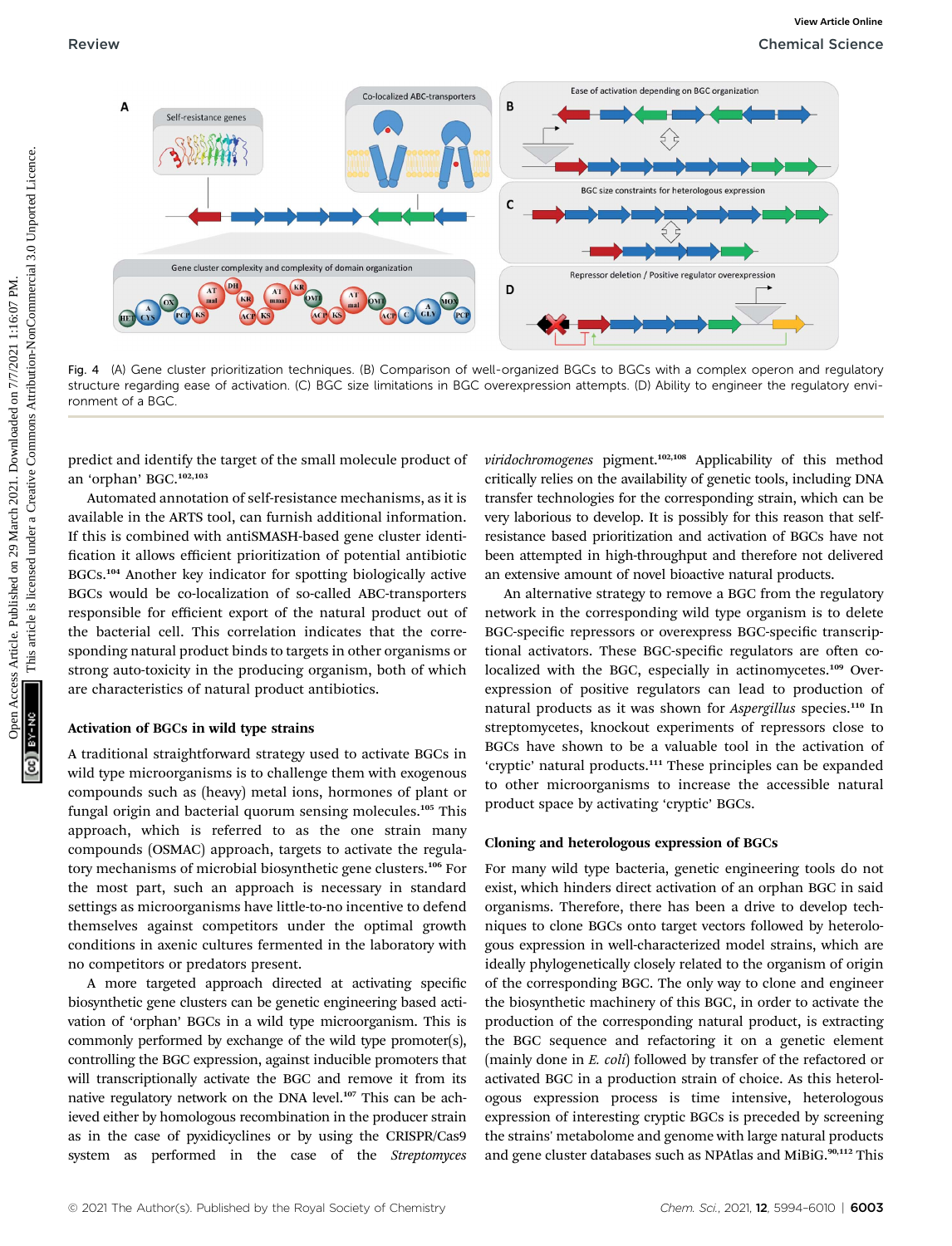process limits the number of heterologous expression efforts that result in rediscoveries of previously described natural products.

Techniques that have been successfully used to transfer BGCs from the native host organism to a more easily handled model organism include Rec/ET-based direct cloning, transformationassociated recombination (TAR)-based direct cloning, assembly of polymerase chain reaction (PCR) products by TAR, Golden gate cloning or Gibson assembly.96,113,114 These techniques will become even more important with the increased availability of cheap synthetic DNA that is more and more used as an alternative source for assembly of putative antibiotics BGCs (Fig. 5). Recent examples of such heterologous expressions are cloning and heterologous expression of argyrins, kocurin, daptomycin, corallopyronins or pyxidicyclines.<sup>102,115</sup> Taken together these techniques can help overcome accessibility limitations that arise from slow or insufficient growth of the wild type organism, a lack of genetic tools to access its cryptic BGCs and yield limitations in the wild type strain.<sup>116</sup>

All these strategies for activation of a BGC or its heterologous expression are driven by the attempt to produce novel antibiotics. If successfully applied, they all strongly rely on appropriate chemical analytics applied to the developed host organism, where wild type metabolome profiles are compared with those of the genetically engineered strain.<sup>19</sup> Typically, initial production titres in heterologous expression are low and need to be improved by systematic studies in an iterative fashion. Thus, it is imperative to apply one of the analytical detection methods described in the first paragraph highlighting the importance of the interconnection between genomics and metabolomics data in natural product science.

#### Linking genomics to metabolomics data at the earliest stage

In many instances, secondary metabolomics and microbial genomics are still treated as processes that are mostly performed separately or consecutively. Bringing together these domains, e.g. by associative statistics to link BGC appearances to MS signals, can speed up natural product discoveries and the detection of the corresponding biosynthetic machinery.<sup>117</sup> As described in the paragraph on taxonomic diversity, many of these novel cryptic BGCs of interest are found in newly isolated wild type strains that are taxonomically distant from described type strains for which genetic engineering tools do not exist yet.<sup>88</sup> Genomics analysis has been supported by varying technologies making investigation of strains not suitable for metabolomics studies (e.g. as they are hard to culture under laboratory conditions) accessible. With their genome sequence available, their BGCs can still be investigated with bioinformatics tools and prioritized BGCs can be expressed in heterologous hosts, as soon as entire BGCs are assembled by one of the aforementioned BGC assembly techniques.<sup>118</sup> Using these technologies, the amount of genomics data already exceeds the metabolome data available. Looking forward, the imbalance between genomics and metabolomics is likely to increase rather than decrease, as the overall speed of genome sequencing, generation of publicly available genome sequence information and BGC prediction currently exceeds the speed of natural product isolation and structure elucidation by orders of magnitude. Furthermore, there is currently no new purification and structure elucidation technique in sight to inverse this development. Chemical Science<br>
Theoretical Research of presentation control and the composition of the common and the common and the common access are the material published on 2011. The common access are the material decomposition of



Fig. 5 BGC assembly strategies for the heterologous expression of secondary metabolite pathways.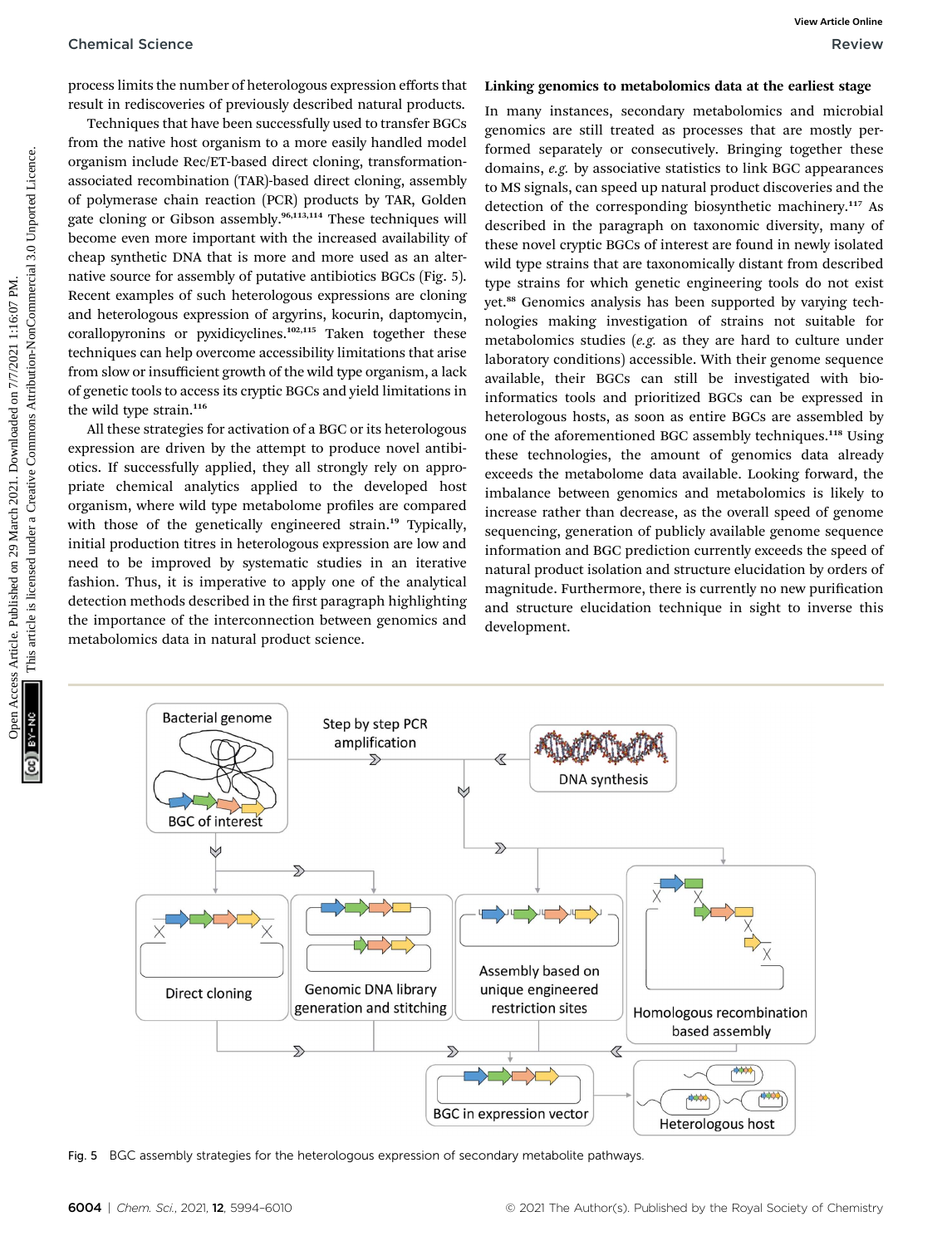#### Mining metagenomes to access BGCs of yet uncultured bacteria

A large detriment to efficient mining of BGCs is that a significant number of newly observed microorganisms, especially those from uncommon ecological niches, are difficult to culture and thus uncultured under laboratory conditions.<sup>119</sup> Thus, for many of these organisms, isolation of secondary metabolites from their wild type cultures remains out of reach unless an efficient approach of culturing these organisms is found. This holds especially true for symbionts, microorganisms that are often thought to be not viable in axenic culture.<sup>120</sup> Metagenomics analyses indicate that large parts of microbial communities do not even have a single congener cultivated in the laboratory so far.<sup>18</sup> Therefore, BGCs from underexploited or even uncultured microbial genera have a larger probability to be responsible for production of a structurally distinct natural product.

To access the biosynthetic potential of these organisms, metagenome BGC prediction is of great importance. As a note, one limitation might be that not all BGCs turn out to be colocalized in one genomic region. Such non-clustered BGCs of unknown function provide additional challenges for which currently no methodology of prediction and association is available. Mining tools such as eSNaPD, that streamline BGC detection and prediction from metagenomes, can help accessing the secondary metabolite space hidden in metagenomes.<sup>121</sup> In addition to that, BGC cloning and heterologous expression techniques, such as recombineering (homologous recombination based genetic engineering) tools described earlier, furnish tools to capture these gene clusters and express them in taxonomically closely related laboratory strains to harness the encoded secondary metabolites (Fig. 5).113,122

## **Conclusions**

In summary, current developments in secondary metabolite identification processes boosted by innovations in novel instrumental analytics equipment (especially in the realm of mass spectrometry) are pushing detection limits and unlock a large, previously unseen part of the bacterial secondary metabolome. Software solutions are increasingly used in natural product laboratories to sift through metabolomics data helping with automated detection of interesting mass spectrometry signals based on objective criteria.<sup>123</sup> In addition to that, better access to larger computing power resources put the unbiased processing of large-scale metabolomics data into the mainstream of natural product research. Improvements in BGC prediction as well as the staggering increase in publicly available bacterial genome data led to an enormous boom in BGCs available for analysis while computing power currently available allows implementing, sorting and prioritization algorithms to quickly point at BGCs of interest.<sup>123</sup>

Contrary to these developments – and even though natural product isolation and structure elucidation processes have sped up due to more widespread availability of innovative technologies such as semi-preparative HPLC – isolation and structure

elucidation of natural products remain a one-structure-at-atime process. Therefore, this process does not currently scale with the aforementioned improvements in genomics and metabolomics. Even though tandem mass-spectrometry based prediction of structural relatedness has improved greatly over the last years, as it is well exemplified by the aforementioned GNPS platform, de novo structure elucidation solely based on fragment spectra seems out of reach for now.<sup>63</sup> Novel software frameworks such as SIRIUS 4.0 are able to match tandem MS spectra against libraries of predefined structure formulae, which in itself can be considered a big leap forward, but are still unable to predict unknown structures with accuracy.<sup>62</sup> This process is therefore likely to remain the bottleneck in natural product science, unless there is a yet hardly imaginable ground breaking innovation as for example small molecule structure elucidation from mixtures by cryo-EM that would make isolation and structure elucidation scalable with the generation of genomics and metabolomics data. Discovery of biologically active bacterial secondary metabolites (here more specifically of antibiotics) in our opinion seems to neither be limited by the availability of BGCs as their numbers explode, even when only counting the ones found in the public domain, nor the amount of detectable mass spectrometry features provided from yet uncharacterized natural products. Review Correction and the computer of the control of the computer on 2021. The press, therefore, this press, the computer areas are commonly reduced and the most of the commonly are a more through the commonly are a more t

Increasing sensitivity in mass spectrometers that are more commonly used in natural product laboratories, such as TOF, Orbitrap or FT-ICR systems is revealing an ever-increasing number of natural products in biological samples from an analytical chemistry point of view. Previously discussed alternatives to the most commonly employed LC-ESI-MS techniques were introduced by variations of ionization techniques, as well as the increasing introduction of direct infusion based metabolomics approaches in natural product laboratories, to broaden the scope of detectable natural product classes per extract. Thus, the fundamentals for a bright future for natural product based antibiotics research, meaning abundant metabolome data and a plethora of 'orphan' BGCs that are not yet correlated with any known natural product, are available.

The question of whether future antibiotics research based on bacterial secondary metabolomics will continue to thrive critically relies on innovative ways of BGC prioritization or efficient sorting, classification and prioritization of mass spectrometry data of microbial extracts and more importantly, the ability of the field to incorporate these novel developments into the mainstream of natural product research. In antibiotics research, solutions for prioritization of BGCs currently rely on prediction of self-resistance mechanisms, a technique that suffers from its inability to predict novel targets as the corresponding BGC encoded self-resistance mechanisms would necessarily also be unknown and thus not be predictable from genome sequence data alone. Selective activation of BGCs prioritized by architectural complexity is an efficient method to unlock larger structural diversity of secondary metabolites, but structural complexity of a bacterial secondary metabolite is not inherently correlated with strong biological activity. On the metabolomics side, pushing down detection limits has created an additional problem. The LC-MS data of microbial extracts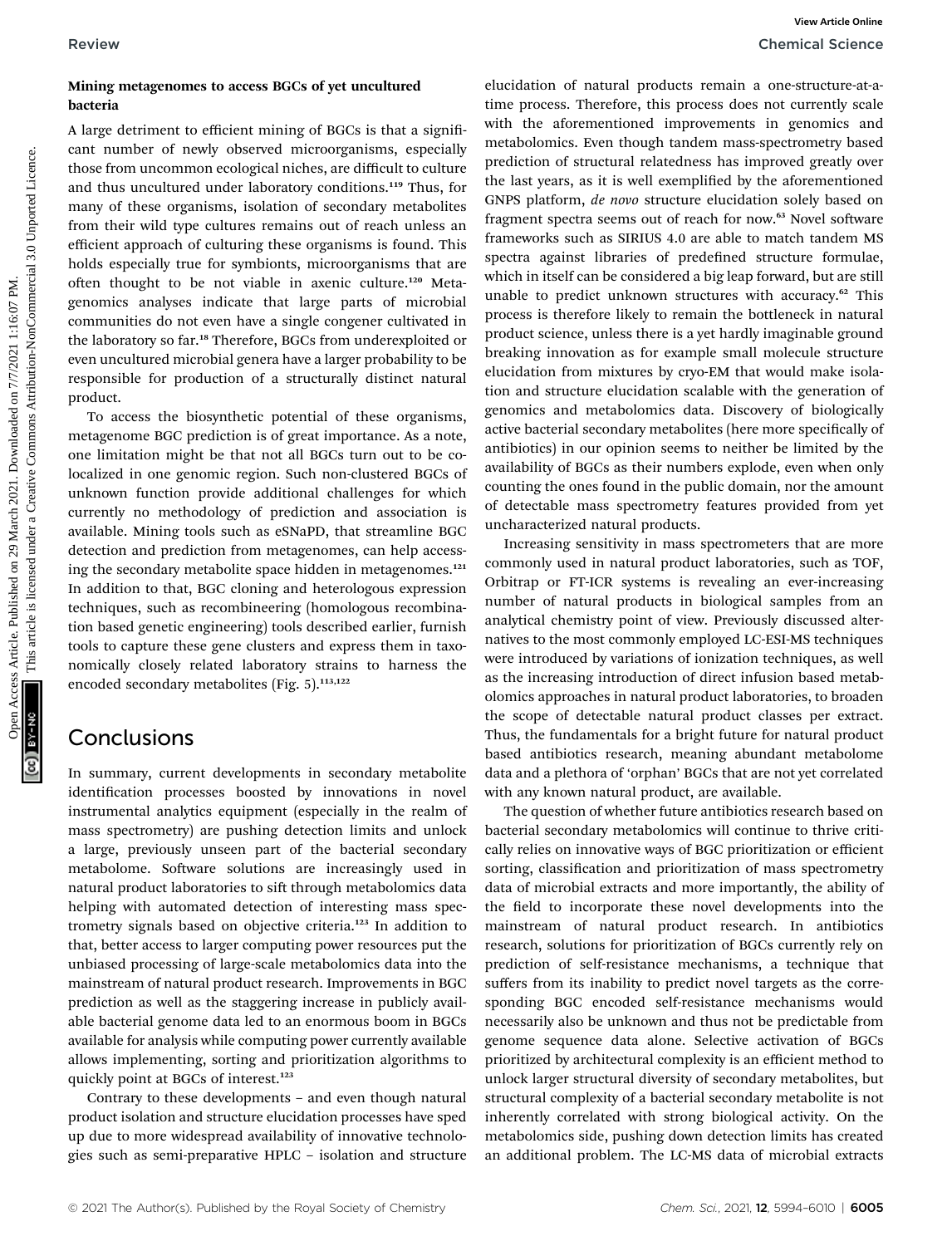created with state-of-the-art high-resolution mass spectrometers generate too much data for manual analysis. For objective unbiased interpretation of such analyses, automated data treatment is of utmost importance. In recent years, the field has seen progress as evidenced in the section on statistical data treatment, that helps classify the data created by a modern mass spectrometer into categories of potentially interesting secondary metabolites and matrix LC-MS signals such as medium derived LC-MS peaks. Secondary metabolite spectral networking has succeeded at extracting preliminary structural information at an early stage, but its usability depends on community curation of the corresponding open access repositories, such as spectral libraries and structure databases.

As a conclusion, we can determine that a wide variety of different methods is available to natural product scientists to harness the biosynthetic potential of microorganisms with the aforementioned technologies from an analytical chemistry perspective, as well as from an in silico genomics and molecular biology standpoint. Many laboratories still only focus on a limited set of natural product discovery methods and work flows, which have proven to be successful in the past, but tend to introduce heavy discovery biases. As we believe that this focus also strongly limits the detectable space of natural products, we suggest the evaluation of new technologies for antibiotics discovery continuously, while combining these efforts with in silico prediction methods to uncover the most promising secondary metabolites and secondary metabolite producers. Advances in detection and prioritization of structurally novel natural products and promising candidate BGCs will be crucial to increase the success rate of the downstream natural product discovery workflow parts with limited scalability such as heterologous expression of biosynthetic gene clusters and structure elucidation. Feeding these currently non-scalable, labour-intensive parts of the natural product detection processes with well-curated metabolomics and/or genomics data – in the sense of carefully evaluated and interpreted MS data and well-prioritized orphan BGCs will ultimately determine success or failure of natural product sciences, as it critically influences its output of biologically active natural products. Chemical Science<br>
Operation the comparison and the formula mass are distinct and the material strength are distinct in the common and the common control on 2021. The common control on 2012. The common control in the commo

## Author contributions

F. P. contributed to conception and definition of scope and focus of this study. F. P. and C. D. B. contributed to literature research, conceiving, writing and editing of the manuscript. R. M. contributed to the conception of the article and performed editing and proofreading of the manuscript.

## Conflicts of interest

There are no conflicts of interest to declare.

## Acknowledgements

The authors thank D. Krug and F. P. Jake Haeckl for carefully revising the manuscript.

## References

- 1 R. Gaynes, Emerging Infect. Dis., 2017, 23, 849.
- 2 S. A. Waksman, Science, 1953, 118, 259.
- 3 M. I. Hutchings, A. W. Truman and B. Wilkinson, Curr. Opin. Microbiol., 2019, 51, 72.
- 4 D. Lyddiard, G. L. Jones and B. W. Greatrex, FEMS Microbiol. Lett., 2016, 363(8), fnw084.
- 5 O. C. Nunes, C. M. Manaia, B. A. Kolvenbach and P. F. X. Corvini, Appl. Microbiol. Biotechnol., 2020, 104, 10389–10408.
- 6 R. C. G. Corrˆea, S. A. Heleno, M. J. Alves and I. C. F. R. Ferreira, Curr. Pharm. Des., 2020, 26, 815.
- 7 J. J. Hug, D. Krug and R. Müller, Nat. Rev. Chem., 2020, 4, 172.
- 8 T. Saga and K. Yamaguchi, JMAJ, 2009, 52, 103.
- 9 B. Ribeiro da Cunha, L. P. Fonseca and C. R. C. Calado, Antibiotics, 2019, 8, 45.
- 10 (a) H. W. Boucher, G. H. Talbot, J. S. Bradley, J. E. Edwards, D. Gilbert, L. B. Rice, M. Scheld, B. Spellberg and J. Bartlett, Clin. Infect. Dis., 2009, 48, 1; (b) A. Brenciani, G. Morroni, S. Pollini, E. Tiberi, M. Mingoia, P. E. Varaldo, G. M. Rossolini and E. Giovanetti, J. Antimicrob. Chemother., 2016, 71, 307; (c) Interagency coordination group on antimicrobial resistance, No time to wait: securing the future from drug-resistant infections. Report to the secretary general of the united nations, 2019.
- 11 L. L. Silver, Clin. Microbiol. Rev., 2011, 24, 71.
- 12 D. J. Newman and G. M. Cragg, J. Nat. Prod., 2020, 83, 770.
- 13 P. M. Wright, I. B. Seiple and A. G. Myers, Angew. Chem., Int. Ed., 2014, 53, 8840.
- 14 (a) A. Towse, C. K. Hoyle, J. Goodall, M. Hirsch, J. Mestre-Ferrandiz and J. H. Rex, Health Policy, 2017, 121, 1025; (b) D. J. Payne, M. N. Gwynn, D. J. Holmes and D. L. Pompliano, Nat. Rev. Drug Discovery, 2007, 6, 29.
- 15 B. Plackett, Nature, 2020, 586, S50–S52.
- 16 T. Hoffmann, D. Krug, N. Bozkurt, S. Duddela, R. Jansen, R. Garcia, K. Gerth, H. Steinmetz and R. Müller, Nat. Commun., 2018, 9, 803.
- 17 C. D. Bader, F. Panter and R. Müller, Biotechnol. Adv., 2020, 39, 107480.
- 18 D. Nichols, N. Cahoon, E. M. Trakhtenberg, L. Pham, A. Mehta, A. Belanger, T. Kanigan, K. Lewis and S. S. Epstein, Appl. Environ. Microbiol., 2010, 76, 2445.
- 19 J. J. Hug, C. D. Bader, M. Remškar, K. Cirnski and R. Müller, Antibiotics, 2018, 7, 44.
- 20 O. Sticher, Nat. Prod. Rep., 2008, 25, 517.
- 21 C. D. Bader, P. A. Haack, F. Panter, D. Krug and R. Müller, *J.* Nat. Prod., 2021, 84(2), 268–277.
- 22 F. Chen, M. Wang and K.-W. Cheng, in Bioactive natural products. Detection, isolation, and structural determination, ed. S. M. Colegate and R. J. Molyneux, CRC Press, Boca Raton, 2nd edn, 2008, pp. 245–265.
- 23 J.-L. Wolfender, Planta Med., 2009, 75, 719.
- 24 (a) V. Exarchou, M. Krucker, T. A. van Beek, J. Vervoort, I. P. Gerothanassis and K. Albert, Magn. Reson. Chem.,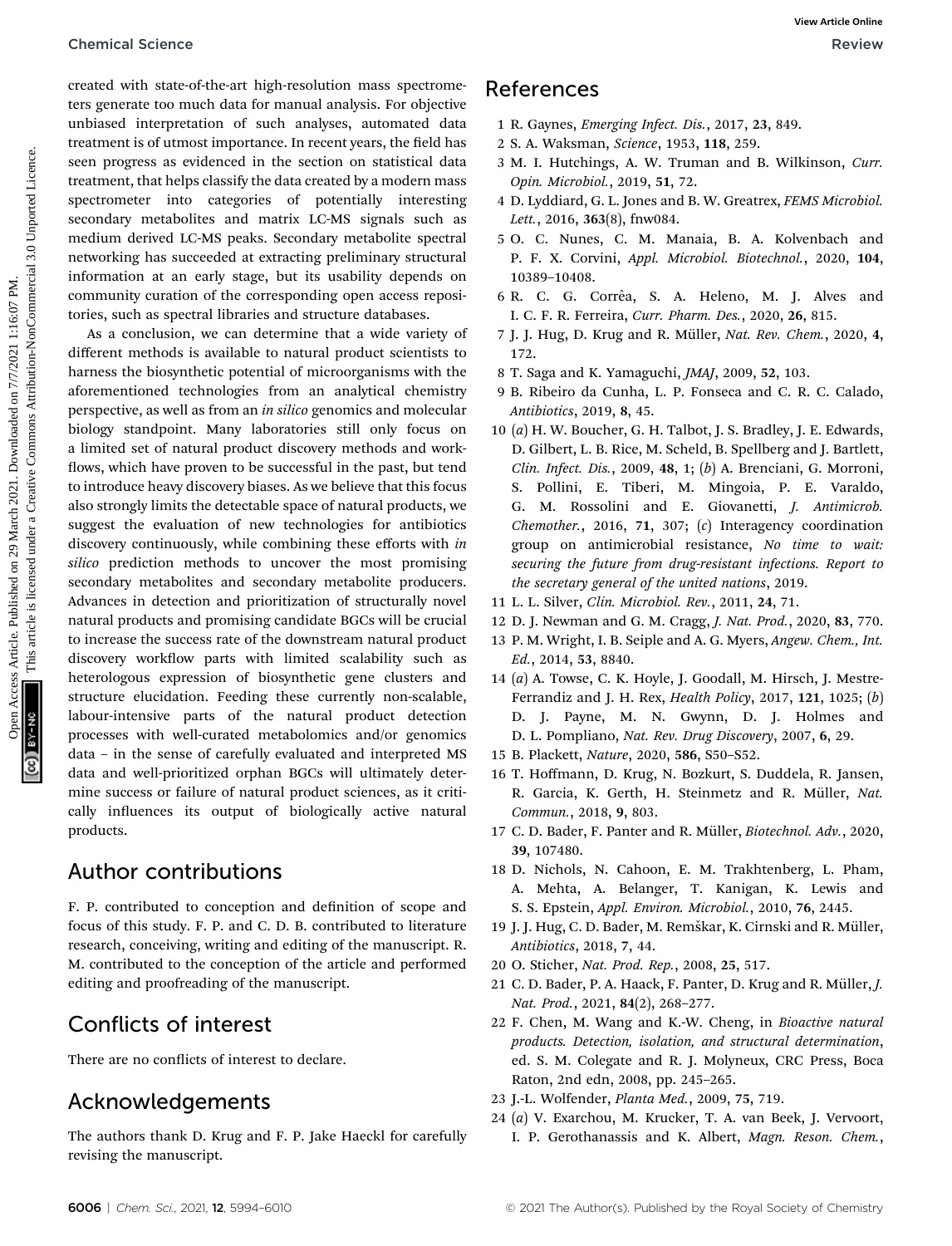2005, 43, 681; (b) A. Bouslimani, L. M. Sanchez, N. Garg and P. C. Dorrestein, Nat. Prod. Rep., 2014, 31, 718.

- 25 M. F. Chellat and R. Riedl, Angew. Chem., Int. Ed., 2017, 56, 13184.
- 26 W. Gao, T. Stalder, P. Foley, M. Rauh, H. Deng and C. Kirschbaum, J. Chromatogr. B: Anal. Technol. Biomed. Life Sci., 2013, 928, 1.
- 27 J. E. Spraker, G. T. Luu and L. M. Sanchez, Nat. Prod. Rep., 2019, 37, 150–162.
- 28 M. Ghaste, R. Mistrik and V. Shulaev, Int. J. Mol. Sci., 2016, 17(6), 816.
- 29 K. H. Park, M. S. Kim, S. J. Baek, I. H. Bae, S.-W. Seo, J. Kim, Y. K. Shin, Y.-M. Lee and H. S. Kim, Plant Methods, 2013, 9, 15.
- 30 (a) K. A. Aliferis and S. Jabaji, PLoS One, 2012, 7, e42576; (b) M. Witting, M. Lucio, D. Tziotis, B. Wägele, K. Suhre, R. Voulhoux, S. Garvis and P. Schmitt-Kopplin, Anal. Bioanal. Chem., 2015, 407, 1059.
- 31 J. A. Hawkes, T. Dittmar, C. Patriarca, L. Tranvik and J. Bergquist, Anal. Chem., 2016, 88, 7698.
- 32 C. S. Hoaglund, S. J. Valentine, C. R. Sporleder, J. P. Reilly and D. E. Clemmer, Anal. Chem., 1998, 70, 2236.
- 33 (a) K. Masike, M. A. Stander and A. de Villiers, J. Pharm. Biomed. Anal., 2021, 195, 113846; (b) A. C. Schrimpe-Rutledge, S. D. Sherrod and J. A. McLean, Curr. Opin. Chem. Biol., 2018, 42, 160.
- 34 A. P. Marshall, A. R. Johnson, M. M. Vega, R. J. Thomson and E. E. Carlson, J. Nat. Prod., 2020, 83, 159.
- 35 D. K. Derewacz, C. R. Goodwin, C. R. Mcnees, J. A. McLean and B. O. Bachmann, Proc. Natl. Acad. Sci. U. S. A., 2013, 110, 2336.
- 36 C. Seger, S. Sturm and H. Stuppner, Nat. Prod. Rep., 2013, 30, 970.
- 37 K. Haraguchi, Y. Kato, K. Atobe, S. Okada, T. Endo, F. Matsubara and T. Oguma, Anal. Chem., 2008, 80(24), 9748–9755.
- 38 T. Hebra, V. Eparvier and D. Touboul, J. Chromatogr. A, 2020, 1630, 461533.
- 39 M. Z. Israr, D. Bernieh, A. Salzano, S. Cassambai, Y. Yazaki and T. Suzuki, Clin. Chem. Lab. Med., 2020, 58(6), 883–896.
- 40 D. W. Udwary, E. A. Gontang, A. C. Jones, C. S. Jones, A. W. Schultz, J. M. Winter, J. Y. Yang, N. Beauchemin, T. L. Capson, B. R. Clark, E. Esquenazi, A. S. Eustáquio, K. Freel, L. Gerwick, W. H. Gerwick, D. Gonzalez, W.-T. Liu, K. L. Malloy, K. N. Maloney, M. Nett, J. K. Nunnery, K. Penn, A. Prieto-Davo, T. L. Simmons, S. Weitz, M. C. Wilson, L. S. Tisa, P. C. Dorrestein and B. S. Moore, Appl. Environ. Microbiol., 2011, 77, 3617.
- 41 J. D. Watrous and P. C. Dorrestein, Nat. Rev. Microbiol., 2011, 9, 683.
- 42 A. R. Buchberger, K. DeLaney, J. Johnson and L. Li, Anal. Chem., 2018, 90, 240.
- 43 M. Hoffmann, D. Auerbach, F. Panter, T. Hoffmann, P. C. Dorrestein and R. Müller, ACS Chem. Biol., 2018, 13, 273.
- 44 R. Benndorf, H. Guo, E. Sommerwerk, C. Weigel, M. Garcia-Altares, K. Martin, H. Hu, M. Küfner, Z. W. de Beer, M. Poulsen and C. Beemelmanns, Antibiotics, 2018, 7(3), 83.
- 45 W.-T. Liu, R. D. Kersten, Y.-L. Yang, B. S. Moore and P. C. Dorrestein, J. Am. Chem. Soc., 2011, 133, 18010.
- 46 R. Liu, R. A. A. Khan, Q. Yue, Y. Jiao, Y. Yang, Y. Li and B. Xie, Biochem. Biophys. Res. Commun., 2020, 527, 689.
- 47 D. Parrot, S. Papazian, D. Foil and D. Tasdemir, Planta Med., 2018, 84, 584.
- 48 (a) G. Zhang, J. Zhang, R. J. DeHoog, S. Pennathur, C. R. Anderton, M. A. Venkatachalam, T. Alexandrov, L. S. Eberlin and K. Sharma, Metabolomics, 2020, 16, 11; (b) A. Palmer, P. Phapale, I. Chernyavsky, R. Lavigne, D. Fay, A. Tarasov, V. Kovalev, J. Fuchser, S. Nikolenko, C. Pineau, M. Becker and T. Alexandrov, Nat. Methods, 2017, 14, 57. Review Commons Article Article article 2021. Article 2021. Downloaded on 2021. Downloaded on 2021. Downloaded on 2021. Downloaded to 2021. Downloaded under the set of the set of the set of the set of the set of the set of
	- 49 B. M. Ellis, C. N. Fischer, L. B. Martin, B. O. Bachmann and J. A. McLean, Anal. Chem., 2019, 91, 13703–13711.
	- 50 T. Sugiki, K. Furuita, T. Fujiwara and C. Kojima, Molecules, 2018, 23(1), 148.
	- 51 X. Li, H. Luo, T. Huang, L. Xu, X. Shi and K. Hu, Anal. Bioanal. Chem., 2019, 411, 1301.
	- 52 B. M. Duggan, R. Cullum, W. Fenical, L. A. Amador, A. D. Rodríguez and J. J. La Clair, Angew. Chem., 2020, 132, 1160.
	- 53 Y. -L. Yang, W. -Y. Liao, W. -Y. Liu, C. -C. Liaw, C. -N. Shen, Z. -Y. Huang and S. -H. Wu, Chem.–Eur. J., 2009, 15, 11573.
	- 54 (a) L. Keller, A. Plaza, C. Dubiella, M. Groll, M. Kaiser and R. Müller, *J. Am. Chem. Soc.*, 2015, 137, 8121; (b) L. Etzbach, A. Plaza, R. Garcia, S. Baumann and R. Müller, Org. Lett., 2014, 16, 2414.
	- 55 R. M. Boiteau, D. W. Hoyt, C. D. Nicora, H. A. Kinmonth-Schultz, J. K. Ward and K. Bingol, Metabolites, 2018, 8(1), 8.
	- 56 M. Foroozandeh, R. W. Adams, M. Nilsson and G. A. Morris, J. Am. Chem. Soc., 2014, 136, 11867.
	- 57 T. Ito and M. Masubuchi, J. Antibiot., 2014, 67, 353.
	- 58 L. Yi, N. Dong, Y. Yun, B. Deng, D. Ren, S. Liu and Y. Liang, Anal. Chim. Acta, 2016, 914, 17.
	- 59 T. Hoffmann, D. Krug, S. Hüttel and R. Müller, Anal. Chem., 2014, 86, 10780.
	- 60 Y. Hou, D. R. Braun, C. R. Michel, J. L. Klassen, N. Adnani, T. P. Wyche and T. S. Bugni, Anal. Chem., 2012, 84, 4277.
	- 61 F. Panter, D. Krug and R. Müller, ACS Chem. Biol., 2019, 14, 88.
	- 62 K. Dührkop, M. Fleischauer, M. Ludwig, A. A. Aksenov, A. V. Melnik, M. Meusel, P. C. Dorrestein, J. Rousu and S. Böcker, Nat. Methods, 2019, 16, 299.
	- 63 M. Wang, J. J. Carver, V. V. Phelan, L. M. Sanchez, N. Garg, Y. Peng, D. D. Nguyen, J. Watrous, C. A. Kapono, T. Luzzatto-Knaan, C. Porto, A. Bouslimani, A. V. Melnik, M. J. Meehan, W.-T. Liu, M. Crusemann, P. D. Boudreau, E. Esquenazi, M. Sandoval-Calderon, R. D. Kersten, L. A. Pace, R. A. Quinn, K. R. Duncan, C.-C. Hsu, D. J. Floros, R. G. Gavilan, K. Kleigrewe, T. Northen, R. J. Dutton, D. Parrot, E. E. Carlson, B. Aigle, C. F. Michelsen, L. Jelsbak, C. Sohlenkamp, P. Pevzner, A. Edlund, J. McLean, J. Piel, B. T. Murphy, L. Gerwick,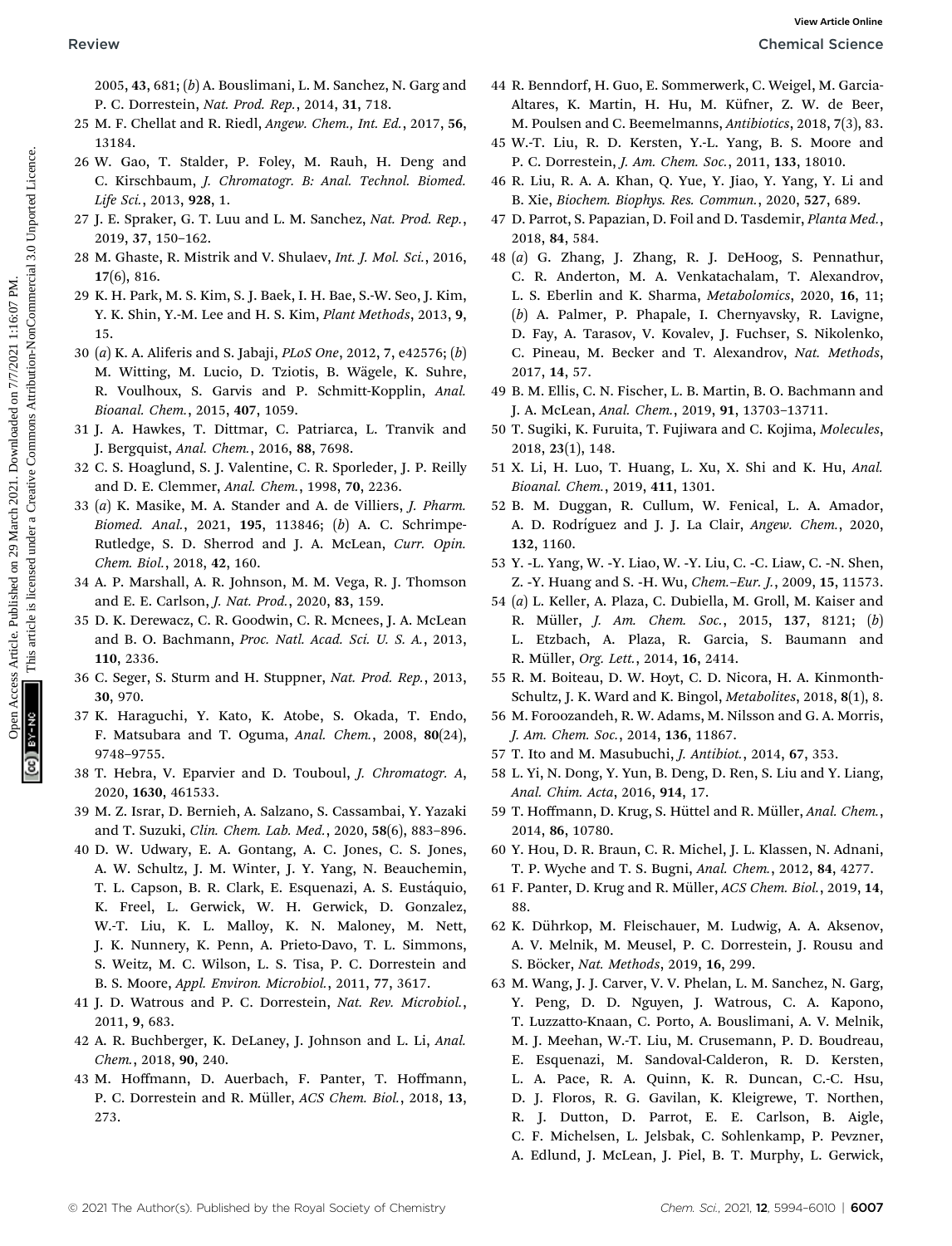C.-C. Liaw, Y.-L. Yang, H.-U. Humpf, M. Maansson, R. A. Keyzers, A. C. Sims, A. R. Johnson, A. M. Sidebottom, B. E. Sedio, A. Klitgaard, C. B. Larson, C. A. Boya P, D. Torres-Mendoza, D. J. Gonzalez, D. B. Silva, L. M. Marques, D. P. Demarque, E. Pociute, E. C. O'Neill, E. Briand, E. J. N. Helfrich, E. A. Granatosky, E. Glukhov, F. Ryffel, H. Houson, H. Mohimani, J. J. Kharbush, Y. Zeng, J. A. Vorholt, K. L. Kurita, P. Charusanti, K. L. McPhail, K. F. Nielsen, L. Vuong, M. Elfeki, M. F. Traxler, N. Engene, N. Koyama, O. B. Vining, R. Baric, R. R. Silva, S. J. Mascuch, S. Tomasi, S. Jenkins, V. Macherla, T. Hoffman, V. Agarwal, P. G. Williams, J. Dai, R. Neupane, J. Gurr, A. M. C. Rodriguez, A. Lamsa, C. Zhang, K. Dorrestein, B. M. Duggan, J. Almaliti, P.-M. Allard, P. Phapale, L.-F. Nothias, T. Alexandrov, M. Litaudon, J.-L. Wolfender, J. E. Kyle, T. O. Metz, T. Peryea, D.-T. Nguyen, D. VanLeer, P. Shinn, A. Jadhav, R. Muller, K. M. Waters, W. Shi, X. Liu, L. Zhang, R. Knight, P. R. Jensen, B. O. Palsson, K. Pogliano, R. G. Linington, M. Gutierrez, N. P. Lopes, W. H. Gerwick, B. S. Moore, P. C. Dorrestein and N. Bandeira, Nat. Biotechnol., 2016, 34, 828. Chemical Science Worschete on 2021. This published on 2021. The Common Capital Research 2021. Common Capital Research 2021. Common Capital Research 2021. Common Capital Research 2021. Common Capital Research 2021. The Sink

- 64 (a) M. Seo, H. K. Shin, Y. Myung, S. Hwang and K. T. No, J. Cheminf., 2020, 12, 6;  $(b)$  A. Capecchi, D. Probst and J.-L. Reymond, J. Cheminf., 2020, 12, 43.
- 65 J. A. van Santen, G. Jacob, A. L. Singh, V. Aniebok, M. J. Balunas, D. Bunsko, F. C. Neto, L. Castaño-Espriu, C. Chang, T. N. Clark, J. L. Cleary Little, D. A. Delgadillo, P. C. Dorrestein, K. R. Duncan, J. M. Egan, M. M. Galey, F. J. Haeckl, A. Hua, A. H. Hughes, D. Iskakova, A. Khadilkar, J.-H. Lee, S. Lee, N. LeGrow, D. Y. Liu, J. M. Macho, C. S. McCaughey, M. H. Medema, R. P. Neupane, T. J. O'Donnell, J. S. Paula, L. M. Sanchez, A. F. Shaikh, S. Soldatou, B. R. Terlouw, T. A. Tran, M. Valentine, J. J. J. van der Hooft, D. A. Vo, M. Wang, D. Wilson, K. E. Zink and R. G. Linington, ACS Cent. Sci., 2019, 5(11), 1824–1833.
- 66 J. A. van Santen, S. A. Kautsar, M. H. Medema and R. G. Linington, Nat. Prod. Rep., 2021, 38, 264–278.
- 67 F. E. Koehn, Prog. Drug Res., 2008, 65, 175.
- 68 Y. Futamura, M. Muroi and H. Osada, Mol. BioSyst., 2013, 9, 897.
- 69 (a) G. A. Jacoby, M. A. Corcoran and D. C. Hooper, Antimicrob. Agents Chemother., 2015, 59(11), 6689–6695; (b) A. Kling, P. Lukat, D. V. Almeida, A. Bauer, E. Fontaine, S. Sordello, N. Zaburannyi, J. Herrmann, S. C. Wenzel, C. König, N. C. Ammerman, M. B. Barrio, K. Borchers, F. Bordon-Pallier, M. Brönstrup, G. Courtemanche, M. Gerlitz, M. Geslin, P. Hammann, D. W. Heinz, H. Hoffmann, S. Klieber, M. Kohlmann, M. Kurz, C. Lair, H. Matter, E. Nuermberger, S. Tyagi, L. Fraisse, J. H. Grosset, S. Lagrange and R. Müller, Science, 2015, 348, 1106;  $(c)$  A. Müller, A. Klöckner and T. Schneider, Nat. Prod. Rep., 2017, 34, 909.
- 70 M. Tulp and L. Bohlin, Bioorg. Med. Chem., 2005, 13, 5274.
- 71 T. M. Bakheet and A. J. Doig, BMC Bioinf., 2010, 11, 1.
- 72 L. Pedro and R. J. Quinn, Molecules, 2016, 21, 984.
- 73 H. Vu, N. B. Pham and R. J. Quinn, J. Biomol. Screening, 2008, 13, 265.
- 74 (a) Z. Chilingaryan, Z. Yin and A. J. Oakley, Int. J. Mol. Sci., 2012, 13, 12857; (b) D. Bruno, A. Grondin, P. Schambel, M. Vitorino and D. Zeyer, Phytochem. Rev., 2020, 19, 1141; (c) J. M. Rainard, G. C. Pandarakalam and S. P. McElroy, SLAS Discovery, 2018, 23, 225.
- 75 A. Leitner, T. Walzthoeni, A. Kahraman, F. Herzog, O. Rinner, M. Beck and R. Aebersold, Mol. Cell. Proteomics, 2010, 9, 1634.
- 76 B. Yang, Y. J. Feng, H. Vu, B. McCormick, J. Rowley, L. Pedro, G. J. Crowther, W. C. van Voorhis, P. I. Forster and R. J. Quinn, J. Biomol. Screening, 2016, 21, 194.
- 77 H. Seki, S. Xue, S. Pellett, P. Silhár, E. A. Johnson and K. D. Janda, J. Am. Chem. Soc., 2016, 138, 5568.
- 78 A. von Tesmar, M. Hoffmann, A. Abou Fayad, S. Hüttel, V. Schmitt, J. Herrmann and R. Müller, ACS Chem. Biol., 2018, 13, 812.
- 79 R. M. Kainkaryam and P. J. Woolf, Curr. Opin. Drug Discovery Dev., 2009, 12, 339.
- 80 A. Merk, A. Bartesaghi, S. Banerjee, V. Falconieri, P. Rao, M. I. Davis, R. Pragani, M. B. Boxer, L. A. Earl, J. L. S. Milne and S. Subramaniam, Cell, 2016, 165, 1698.
- 81 (a) D. R. Cooper, P. J. Porebski, M. Chruszcz and W. Minor, Expert Opin. Drug Discovery, 2011, 6, 771; (b) T. L. Blundell, H. Jhoti and C. Abell, Nat. Rev. Drug Discovery, 2002, 1, 45.
- 82 (a) C. J. Henrich and J. A. Beutler, Nat. Prod. Rep., 2013, 30, 1284; (b) V. Ravichandran, L. Zhong, H. Wang, G. Yu, Y. Zhang and A. Li, Front. Cell. Infect. Microbiol., 2018, 8, 292.
- 83 M. R. Seyedsayamdost, J. Ind. Microbiol. Biotechnol., 2019, 46, 301.
- 84 J. M. Heather and B. Chain, Genomics, 2016, 107, 1.
- 85 A. L. Harvey, R. Edrada-Ebel and R. J. Quinn, Nat. Rev. Drug Discovery, 2015, 14, 111.
- 86 (a) K. Blin, T. Wolf, M. G. Chevrette, X. Lu, C. J. Schwalen, S. A. Kautsar, H. G. Suarez Duran, E. L. C. de Los Santos, H. U. Kim, M. Nave, J. S. Dickschat, D. A. Mitchell, E. Shelest, R. Breitling, E. Takano, S. Y. Lee, T. Weber and M. H. Medema, Nucleic Acids Res., 2017, 45, W36–W41; (b) K. Blin, H. U. Kim, M. H. Medema and T. Weber, Briefings Bioinf., 2017, 20(4), 1103–1113; (c) M. A. Skinnider, N. J. Merwin, C. W. Johnston and N. A. Magarvey, Nucleic Acids Res., 2017, 45, W49–W54; (d) M. A. Skinnider, C. W. Johnston, M. Gunabalasingam, N. J. Merwin, A. M. Kieliszek, R. J. MacLellan, H. Li, M. R. M. Ranieri, A. L. H. Webster, M. P. T. Cao, A. Pfeifle, N. Spencer, Q. H. To, D. P. Wallace, C. A. Dejong and N. A. Magarvey, Nat. Commun., 2020, 11, 6058.
- 87 (a) T. A. J. van der Lee and M. H. Medema, Fungal Genet. Biol., 2016, 89, 29; (b) S. A. Kautsar, H. G. Suarez Duran, K. Blin, A. Osbourn and M. H. Medema, Nucleic Acids Res., 2017, 45, W55–W63.
- 88 P. Cimermancic, M. H. Medema, J. Claesen, K. Kurita, L. C. Wieland Brown, K. Mavrommatis, A. Pati, P. A. Godfrey, M. Koehrsen, J. Clardy, B. W. Birren,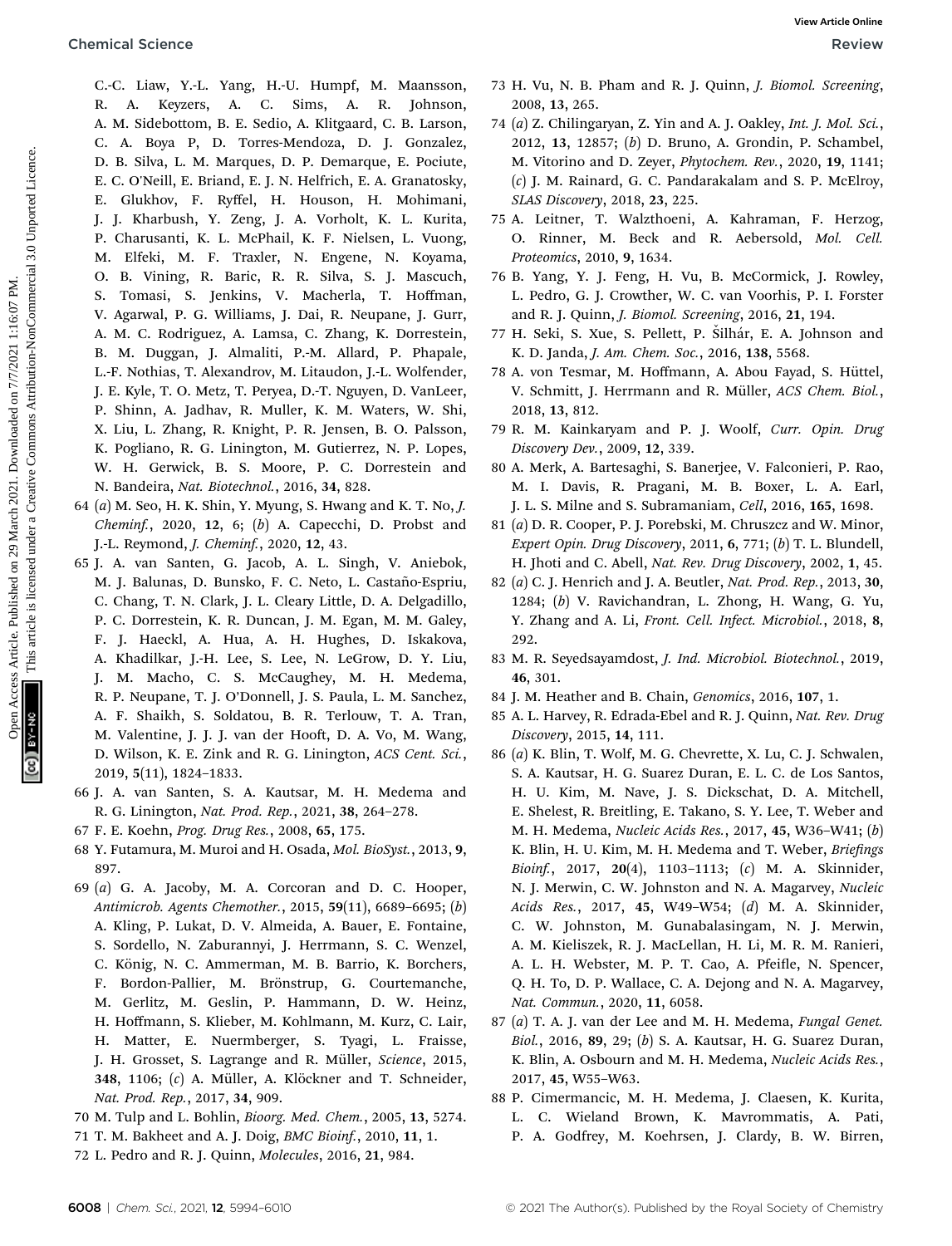E. Takano, A. Sali, R. G. Linington and M. A. Fischbach, Cell, 2014, 158, 412.

- 89 Z. Charlop-Powers, A. Milshteyn and S. F. Brady, Curr. Opin. Microbiol., 2014, 70.
- 90 S. A. Kautsar, K. Blin, S. Shaw, J. C. Navarro-Muñoz, B. R. Terlouw, van der Hooft, J. J. Justin, J. A. van Santen, V. Tracanna, H. G. Suarez Duran, V. Pascal Andreu, N. Selem-Mojica, M. Alanjary, S. L. Robinson, G. Lund, S. C. Epstein, A. C. Sisto, L. K. Charkoudian, J. Collemare, R. G. Linington, T. Weber and M. H. Medema, Nucleic Acids Res., 2019, 48(D1), D454–D458.
- 91 M. H. Medema, R. Kottmann, P. Yilmaz, M. Cummings, J. B. Biggins, K. Blin, I. de Bruijn, Y. H. Chooi, J. Claesen, R. C. Coates, P. Cruz-Morales, S. Duddela, S. Düsterhus, D. J. Edwards, D. P. Fewer, N. Garg, C. Geiger, J. P. Gomez-Escribano, A. Greule, M. Hadjithomas, A. S. Haines, E. J. Helfrich, M. L. Hillwig, K. Ishida, A. C. Jones, C. S. Jones, K. Jungmann, C. Kegler, H. U. Kim, P. Kötter, D. Krug, J. Masschelein, A. V. Melnik, s. M. Mantovani, E. A. Monroe, M. Moore, N. Moss, H.-W. Nützmann, G. Pan, A. Pati, D. Petras, F. J. Reen, F. Rosconi, Z. Rui, Z. Tian, N. J. Tobias, Y. Tsunematsu, P. Wiemann, E. Wyckoff, X. Yan, G. Yim, F. Yu, Y. Xie, B. Aigle, A. K. Apel, C. J. Balibar, E. P. Balskus, F. Barona-Gómez, A. Bechthold, H. B. Bode, R. Borriss, S. F. Brady, A. A. Brakhage, P. Caffrey, Y.-Q. Cheng, J. Clardy, R. J. Cox, R. de Mot, S. Donadio, M. S. Donia, W. van der Donk, P. C. Dorrestein, S. Doyle, A. J. Driessen, M. Ehling-Schulz, K.-D. Entian, M. A. Fischbach, L. Gerwick, W. H. Gerwick, H. Gross, B. Gust, C. Hertweck, M. Höfte, S. E. Jensen, J. Ju, L. Katz, L. Kaysser, J. L. Klassen, N. P. Keller, J. Kormanec, O. P. Kuipers, T. Kuzuyama, N. C. Kyrpides, H.-J. Kwon, S. Lautru, R. Lavigne, C. Y. Lee, B. Linquan, X. Liu, W. Liu, A. Luzhetskyy, T. Mahmud, Y. Mast, C. Méndez, M. Metsä-Ketelä, J. Micklefield, D. A. Mitchell, B. S. Moore, L. M. Moreira, R. Müller, B. A. Neilan, M. Nett, J. Nielsen, F. O'Gara, H. Oikawa, A. Osbourn, M. S. Osburne, B. Ostash, S. M. Payne, J.-L. Pernodet, M. Petricek, J. Piel, O. Ploux, J. M. Raaijmakers, J. A. Salas, E. K. Schmitt, B. Scott, R. F. Seipke, B. Shen, D. H. Sherman, K. Sivonen, M. J. Smanski, M. Sosio, E. Stegmann, R. D. Süssmuth, K. Tahlan, C. M. Thomas, Y. Tang, A. W. Truman, M. Viaud, J. D. Walton, C. T. Walsh, T. Weber, G. P. van Wezel, B. Wilkinson, J. M. Willey, W. Wohlleben, G. D. Wright, N. Ziemert, C. Zhang, S. B. Zotchev, R. Breitling, E. Takano and F. O. Glöckner, Nat. Chem. Biol., 2015, 11, 625. **Paccion**<br> **Commons Access Articles. Published on 2021. The main and N.A. Fischbach, M. Y. Burnamat, B. Y. Burnamat, B. Steph, M. P. D. Richard, F. Steph, 1990. Non-2021. Commons Attached on Attached on 7. The Commons Arti** 
	- 92 Y.-M. Chiang, S.-L. Chang, B. R. Oakley and C. C. C. Wang, Curr. Opin. Chem. Biol., 2011, 15, 137.
	- 93 (a) G. L. Challis, J. Ind. Microbiol. Biotechnol., 2014, 41, 219; (b) R. F. Seipke, PLoS One, 2015, 10, e0116457.
	- 94 (a) S. C. Wenzel and R. Müller, *Mol. BioSyst.*, 2009, 5, 567; (b) A. D. Steele, C. N. Teijaro, D. Yang and B. Shen, J. Biol. Chem., 2019, 294(45), 16567–16576.
	- 95 P. Xie, M. Ma, M. E. Rateb, K. A. Shaaban, Z. Yu, S.-X. Huang, L.-X. Zhao, X. Zhu, Y. Yan, R. M. Peterson,

J. R. Lohman, D. Yang, M. Yin, J. D. Rudolf, Y. Jiang, Y. Duan and B. Shen, J. Nat. Prod., 2014, 77, 377.

- 96 J. J. Zhang, K. Yamanaka, X. Tang and B. S. Moore, Methods Enzymol., 2019, 621, 87.
- 97 (a) U. Galm and B. Shen, Expert Opin. Drug Discovery, 2006, 1, 409; (b) Y. Luo, B. Enghiad and H. Zhao, Nat. Prod. Rep., 2016, 33, 174.
- 98 P. N. Tran, M.-R. Yen, C.-Y. Chiang, H.-C. Lin and P.-Y. Chen, Appl. Microbiol. Biotechnol., 2019, 103, 3277.
- 99 C. T. Walsh, Nat. Prod. Rep., 2016, 33, 127.
- 100 H. B. Bode and R. Müller, in Myxobacteria: Multicellularity and differentiation, ed. D. Whitworth, ASM Press, Chicago, 2007, pp. 259–282.
- 101 Y. Yan, N. Liu and Y. Tang, Nat. Prod. Rep., 2020, 37, 879.
- 102 F. Panter, D. Krug, S. Baumann and R. Müller, Chem. Sci., 2018, 9, 4898.
- 103  $(a)$  X. Tang, J. Li, N. Millán-Aguiñaga, J. J. Zhang, E. C. O'Neill, J. A. Ugalde, P. R. Jensen, s. M. Mantovani and B. S. Moore, ACS Chem. Biol., 2015, 10, 2841; (b) K. Yamanaka, K. A. Reynolds, R. D. Kersten, K. S. Ryan, D. J. Gonzalez, V. Nizet, P. C. Dorrestein and B. S. Moore, Proc. Natl. Acad. Sci. U. S. A., 2014, 111, 1957.
- 104 M. D. Mungan, M. Alanjary, K. Blin, T. Weber, M. H. Medema and N. Ziemert, Nucleic Acids Res., 2020, 48(W1), W546–W552.
- 105 K. Ishida, T. Lincke, S. Behnken and C. Hertweck, J. Am. Chem. Soc., 2010, 132, 13966.
- 106 S. Romano, S. A. Jackson, S. Patry and A. D. W. Dobson, Mar. Drugs, 2018, 16(7), 244.
- 107 P. J. Rutledge and G. L. Challis, Nat. Rev. Microbiol., 2015, 13, 509.
- 108 M. M. Zhang, F. T. Wong, Y. Wang, S. Luo, Y. H. Lim, E. Heng, W. L. Yeo, R. E. Cobb, B. Enghiad, E. L. Ang and H. Zhao, Nat. Chem. Biol., 2017, 13, 607–609.
- 109 J. Wei, L. He and G. Niu, Synth. Syst. Biotechnol., 2018, 3, 229.
- 110 T. Nakazawa, K. 'i. Ishiuchi, A. Praseuth, H. Noguchi, K. Hotta and K. Watanabe, ChemBioChem, 2012, 13, 855.
- 111 R. Chen, Q. Zhang, B. Tan, L. Zheng, H. Li, Y. Zhu and C. Zhang, Org. Lett., 2017, 19, 5697.
- 112 npatlas The Natural Products Atlas, https:// www.npatlas.org.
- 113 J. Fu, X. Bian, S. Hu, H. Wang, F. Huang, P. M. Seibert, A. Plaza, L. Xia, R. Müller, A. F. Stewart and Y. Zhang, Nat. Biotechnol., 2012, 30, 440.
- 114 (a) C. Engler, R. Kandzia and S. Marillonnet, PLoS One, 2008, 3, e3647; (b) D. G. Gibson, L. Young, R. Y. Chuang, J. C. Venter, C. A. Hutchison III and H. O. Smith, Nat. Methods, 2009, 6, 343; (c) H.-J. Nah, H.-R. Pyeon, S.-H. Kang, S.-S. Choi and E.-S. Kim, Front. Microbiol., 2017, 8, 394.
- 115 (a) D. Pogorevc, Y. Tang, M. Hoffmann, G. Zipf, H. S. Bernauer, A. Popoff, H. Steinmetz and S. C. Wenzel, ACS Synth. Biol., 2019, 8, 1121; (b) L. Linares-Otoya, V. Linares-Otoya, L. Armas-Mantilla, C. Blanco-Olano, M. Crüsemann, M. L. Ganoza-Yupanqui, J. Campos-Florian, G. M. König and T. F. Schäberle, Microbiology,